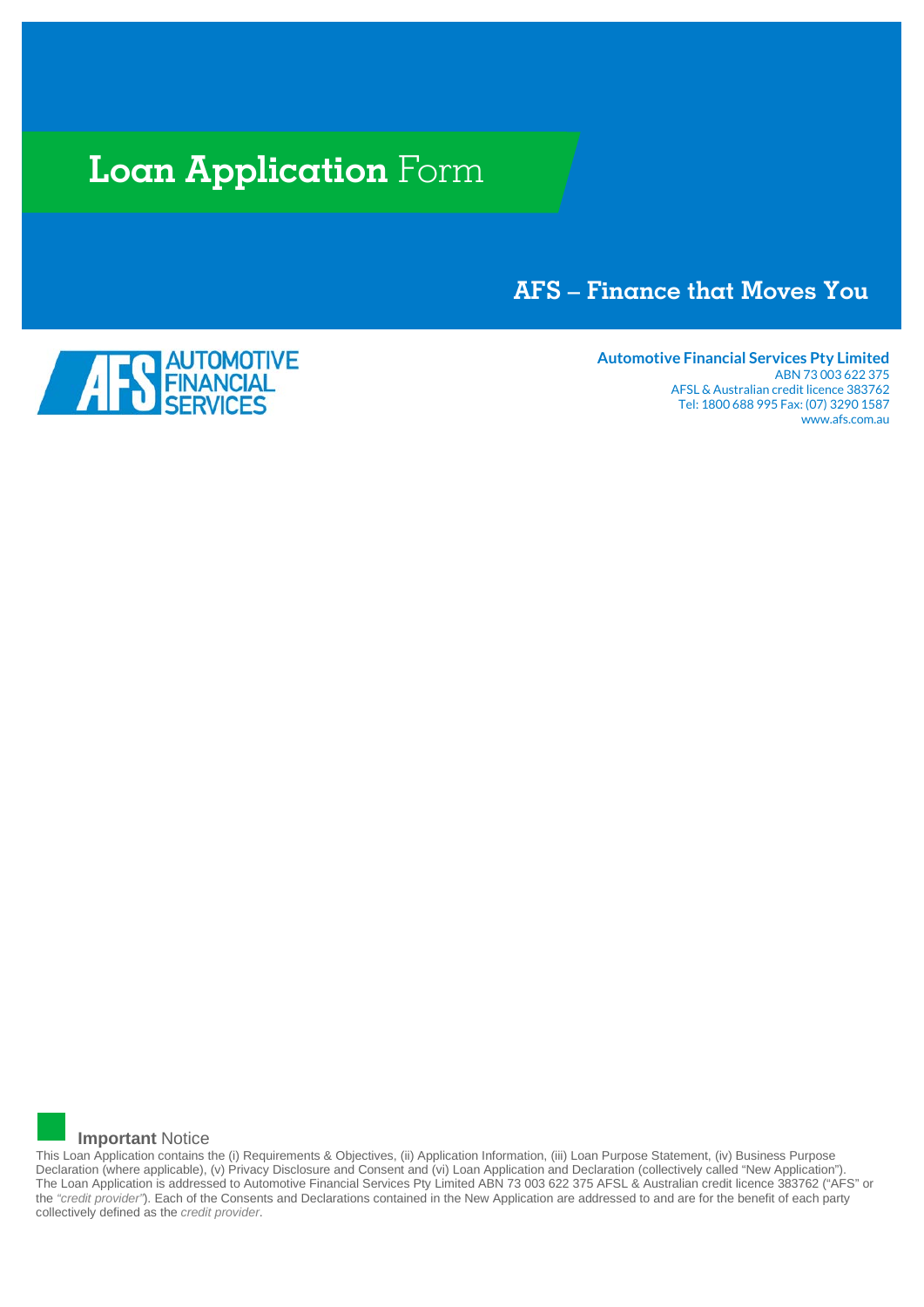

Thank you for choosing AFS.



# **Our** Commitment

When providing credit to you we are required to make a final assessment that the loan is 'not unsuitable' for you before entering into the credit contract.

The responsible lending obligations of the National Credit Code require us to:

- a. make reasonable inquiries about your requirements and objectives in relation to the credit;<br>b. make reasonable inquiries about your financial situation (ie. to determine whether you can
- make reasonable inquiries about your financial situation (ie. to determine whether you can repay the loan);
- c. take reasonable steps to verify your financial situation; and<br>d. make a final assessment about whether the credit contract
- make a final assessment about whether the credit contract is 'not unsuitable' for you.

The personal information and details you provide as part of this application will be used by us to understand your requirements & objectives and to conduct our assessment. It is important that the information you provide us is true and accurate.

# **Written** Application

Please complete all sections on each page neatly by hand and take/send to AFS. Enter all amounts to the nearest dollar.

# **Telephone** Application

To save you time, call 1800 688 995 to complete your application over the telephone. You can call anytime between 9:00am – 5:00pm (EST) Monday to Friday.

## **Internet** Application

You can complete your application via the internet at [www.afs.com.au](https://www.afs.com.au/) This option is available 24 hours a day, 7 days a week.

# **Appointment** & Contact Details

| <b>Credit Representative</b> |                     |  |
|------------------------------|---------------------|--|
| <b>Branch Address</b>        |                     |  |
| Telephone Number             | Fax Number          |  |
| <b>Email Address</b>         |                     |  |
| Date of Appointment          | Time of Appointment |  |

# **What** to bring or have available for us to verify

Applicants should be advised to have the following nominated documents available for their loan application

# Personal **Identification**

- 2 forms of ID one photo ID, preferably your driver's licence or Passport/Photo Card Id and your Medicare Card
- **Photo Driver's Licence for the State in which you live must show your current address**

### Evidence of **Income**

- For full time and part time employees (PAYG) your two (2) most recent payslips
- For casual employees your two (2) most recent payslips and your most recent Australian Tax Office Notice of Assessment
- **Latest Tax Return evidencing all other income submitted for assessment eg. dividends, rental income**
- If you are self employed two (2) tax returns, financial statements and your most recent Australian Tax Office Notice of Assessment

### Evidence of **Assets & Liabilities**

- Most recent rates notice/s of property that you own
- $\Box$  If refinancing from another financial institution, a statement evidencing the previous six (6) months payments and payout letter
- Bank statements or deposit account statements for the previous three (3) months will be required in digital form via a link we send you
- Most recent Credit Card or Store Card statements
- Details of vehicle/home/personal insurance held
- Details of your superannuation
- Registration papers of the vehicles that you own
- $\Box$  Proof of any other assets that you own to support your application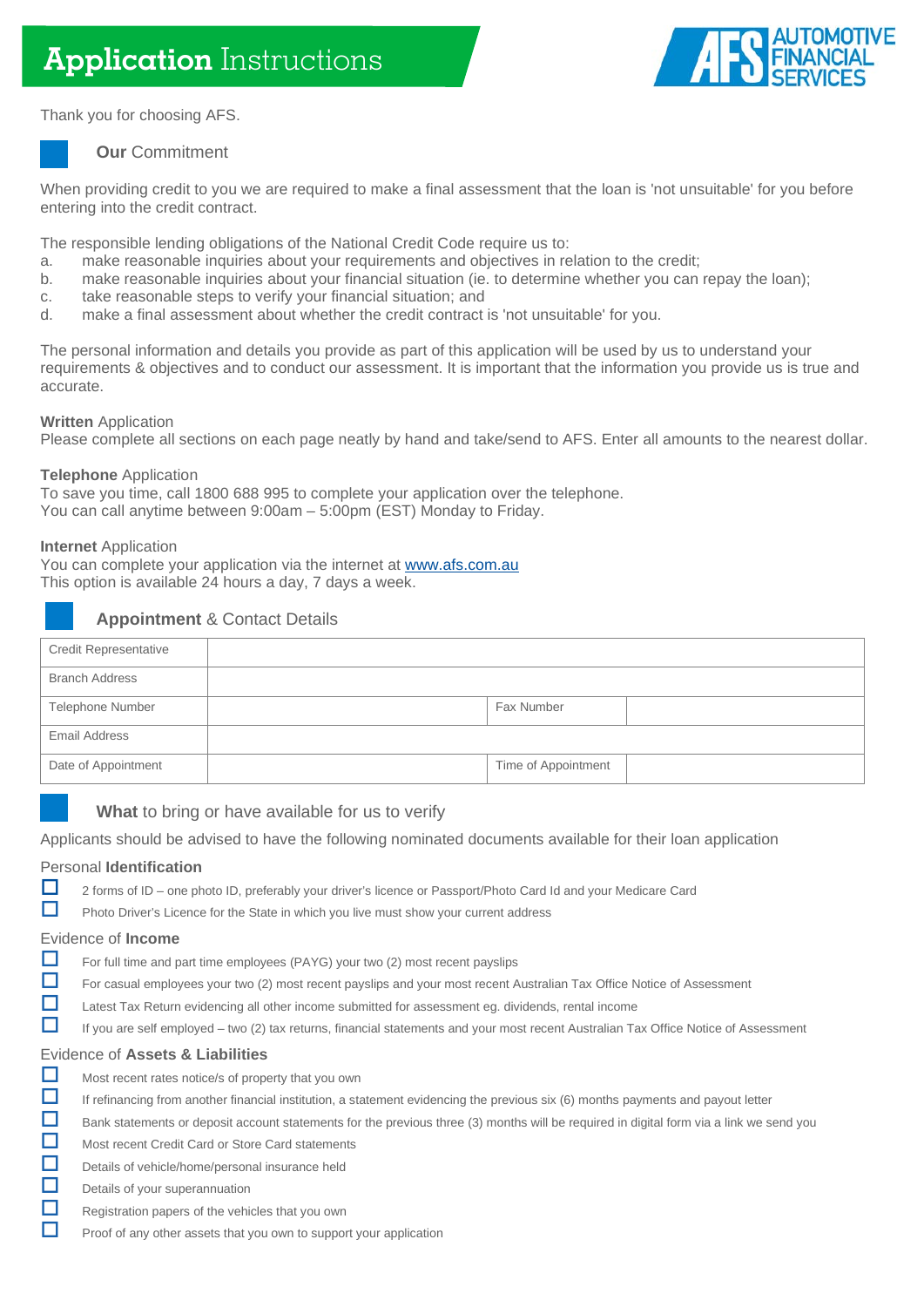# **Application** Overview



The Application Overview will assist us to understand your requirements & objectives.

| <b>Application Overview</b>                                      |                                      |                                                                   |                  |              |                                |                                                                                                                                                   |
|------------------------------------------------------------------|--------------------------------------|-------------------------------------------------------------------|------------------|--------------|--------------------------------|---------------------------------------------------------------------------------------------------------------------------------------------------|
| Please provide details of primary purpose for the loan amount    |                                      |                                                                   |                  |              |                                |                                                                                                                                                   |
| State of Goods                                                   | <b>New</b>                           | Used                                                              |                  |              |                                | <b>Amount</b>                                                                                                                                     |
| Goods Type                                                       | Car                                  | H<br><b>Bike</b>                                                  | . .              | Boat         | Caravan                        | \$                                                                                                                                                |
| (Other Uses may include home<br>improvements, deposit gap,       | ப                                    |                                                                   |                  |              |                                | \$                                                                                                                                                |
| debt consolidation, holiday,<br>pay bills, school fees etc)      |                                      |                                                                   |                  |              |                                | \$                                                                                                                                                |
| Goods Use                                                        |                                      | Predominantly for Personal Use                                    |                  |              | Predominantly for Business Use | $\mathcal{S}$                                                                                                                                     |
|                                                                  |                                      | Please indicate the monthly loan repayment that suits your budget |                  |              |                                | \$                                                                                                                                                |
|                                                                  |                                      | Please indicate how long you would like to repay the loan?        |                  |              |                                | Years<br><b>Months</b>                                                                                                                            |
|                                                                  | <b>Asset Details (Secured loans)</b> |                                                                   |                  |              |                                |                                                                                                                                                   |
| Do you know the details of the goods you would like to purchase? |                                      |                                                                   |                  |              |                                |                                                                                                                                                   |
| <b>No</b>                                                        |                                      |                                                                   |                  |              |                                | If NO, you do not need to complete this section. A Customer Service Officer will contact you to discuss pre-approval options.                     |
| Yes                                                              |                                      | If YES, where are the goods being purchased from?                 |                  |              |                                |                                                                                                                                                   |
|                                                                  | Dealer                               | Auction                                                           |                  | Refinance    | Private Sale                   |                                                                                                                                                   |
| Name of Vendor                                                   |                                      |                                                                   |                  |              |                                |                                                                                                                                                   |
| Details of goods being purchased:                                |                                      |                                                                   |                  |              |                                |                                                                                                                                                   |
| Year of Manufacture                                              |                                      |                                                                   |                  | Engine       |                                |                                                                                                                                                   |
| Make (eg. Ford, Toyota)                                          |                                      |                                                                   |                  | Transmission |                                |                                                                                                                                                   |
| Model (eg. Falcon, Camry)                                        |                                      |                                                                   |                  | Kilometres   |                                |                                                                                                                                                   |
| Body Type (eg. Sedan)                                            |                                      |                                                                   |                  | Other        |                                |                                                                                                                                                   |
| <b>Credit Requirements</b>                                       |                                      |                                                                   |                  |              |                                |                                                                                                                                                   |
| <b>Product Type</b>                                              | Consumer Loan                        |                                                                   | Chattel Mortgage |              | <b>Asset Purchase</b>          |                                                                                                                                                   |
|                                                                  | $\Box$ Finance Lease                 | Novated Lease                                                     |                  |              |                                |                                                                                                                                                   |
| <b>Amount of Credit</b>                                          |                                      |                                                                   |                  |              |                                |                                                                                                                                                   |
| <b>Term of Loan (Months)</b>                                     |                                      |                                                                   |                  |              |                                |                                                                                                                                                   |
| Interest rate up to                                              |                                      |                                                                   |                  |              | <b>Fixed Interest Rate</b>     | Variable Interest Rate                                                                                                                            |
| <b>Payments</b>                                                  | H<br>Arrears                         | Advance                                                           |                  |              |                                |                                                                                                                                                   |
| <b>Residual/Balloon</b>                                          |                                      |                                                                   |                  |              |                                |                                                                                                                                                   |
| <b>Maximum Payments</b>                                          |                                      |                                                                   |                  |              |                                |                                                                                                                                                   |
| <b>Credit to be Secured by</b>                                   | _ _ / _ _ / _ _ _ _                  |                                                                   |                  |              |                                |                                                                                                                                                   |
| <b>Other Requirements</b>                                        |                                      |                                                                   |                  |              |                                |                                                                                                                                                   |
|                                                                  |                                      |                                                                   |                  |              |                                |                                                                                                                                                   |
|                                                                  | <b>Insurance Requirements</b>        |                                                                   |                  |              |                                |                                                                                                                                                   |
| <b>Comprehensive Insurance</b>                                   |                                      | Please provide the following details if you require a quote       |                  |              |                                |                                                                                                                                                   |
| Transfer Existing Policy                                         | <b>DOB Youngest Driver</b>           |                                                                   |                  |              |                                |                                                                                                                                                   |
| Quote Required                                                   | No Claim Bonus Details               |                                                                   |                  |              |                                |                                                                                                                                                   |
| product.                                                         |                                      |                                                                   |                  |              |                                | # Please refer to your Authorised Representatives Financial Services Guide, General Advice Warning and the Product Disclosure Statements for each |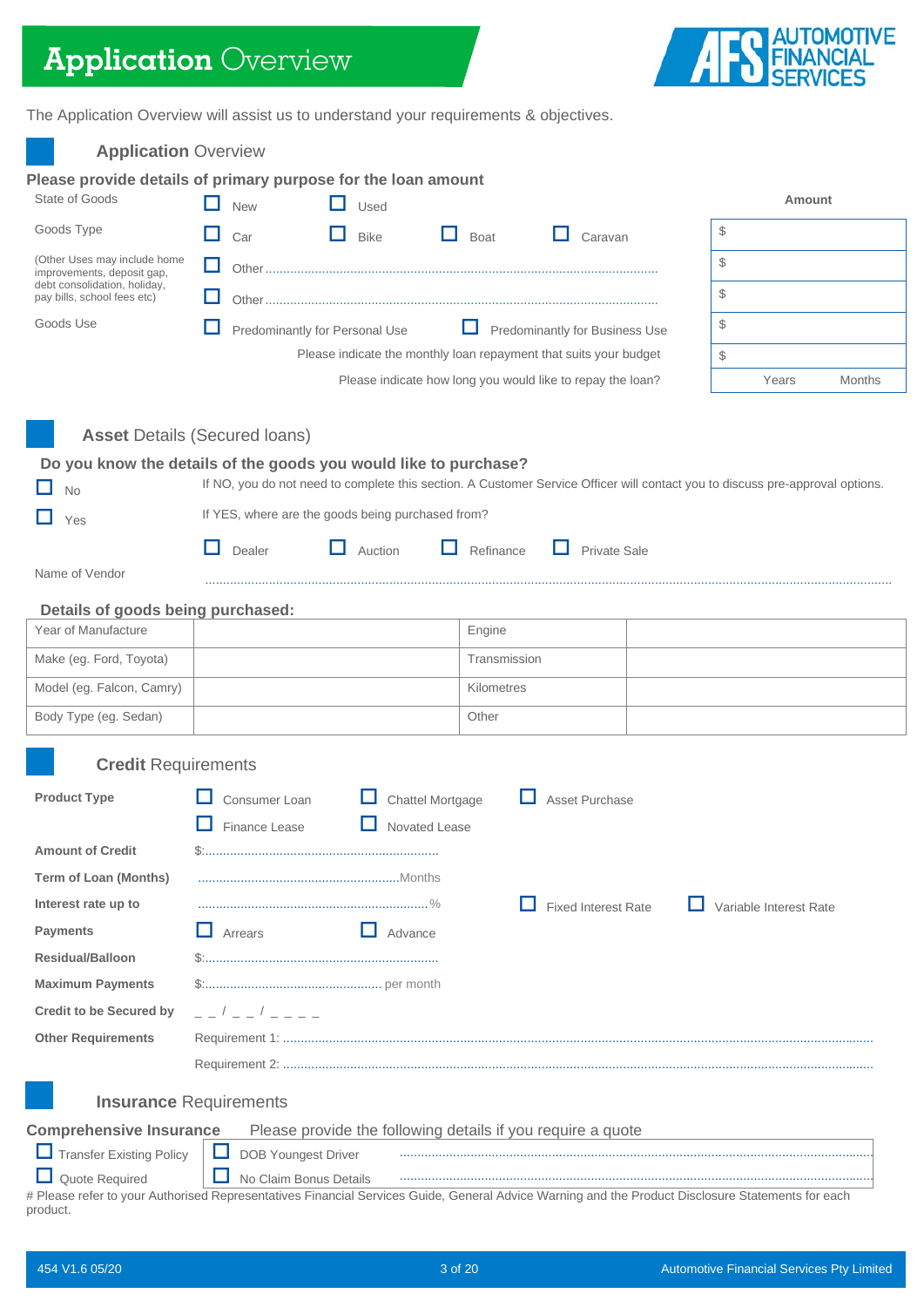

| <b>Company Details</b>      |                                                            |       | (Section for Company Applicants Only) |           |
|-----------------------------|------------------------------------------------------------|-------|---------------------------------------|-----------|
| <b>Company Type</b>         | Proprietary<br>No Liability                                | Other |                                       |           |
| <b>Company Name</b>         |                                                            |       |                                       |           |
| <b>ABN &amp; Start Date</b> |                                                            |       |                                       |           |
| <b>Trading Name</b>         |                                                            |       |                                       |           |
| <b>Address</b>              |                                                            |       |                                       |           |
|                             |                                                            |       |                                       |           |
| <b>Registered Office</b>    |                                                            |       |                                       |           |
|                             |                                                            |       |                                       |           |
| <b>Applicant Status</b>     | Please indicate in what capacity is this Company applying: |       | Borrower                              | Guarantor |
| <b>Directors Names</b>      |                                                            |       |                                       |           |
| <b>Shareholders</b>         |                                                            |       |                                       |           |
|                             |                                                            |       |                                       |           |

# **Trust Details**

# (Section for Trust Applicants Only)

| <b>Trust Type</b>               | Discretionary<br>Unit | Other |  |
|---------------------------------|-----------------------|-------|--|
| <b>Trustee Details (if app)</b> |                       |       |  |
| <b>Trust Name <atf></atf></b>   |                       |       |  |
| <b>ABN &amp; Start Date</b>     |                       |       |  |
| <b>Trading Name</b>             |                       |       |  |
| <b>Address</b>                  |                       |       |  |
|                                 |                       |       |  |
| <b>Registered Office</b>        |                       |       |  |
|                                 |                       |       |  |
| <b>Trustee Directors Names</b>  |                       |       |  |
| <b>Shareholders</b>             |                       |       |  |
| <b>Settlor</b>                  |                       |       |  |
| Appointor                       |                       |       |  |
| <b>Beneficial Owner(s)</b>      |                       |       |  |
| <b>Beneficial Owner(s)</b>      |                       |       |  |
| <b>Beneficiaries</b>            |                       |       |  |
| <b>Beneficiaries</b>            |                       |       |  |
| Other                           |                       |       |  |
|                                 |                       |       |  |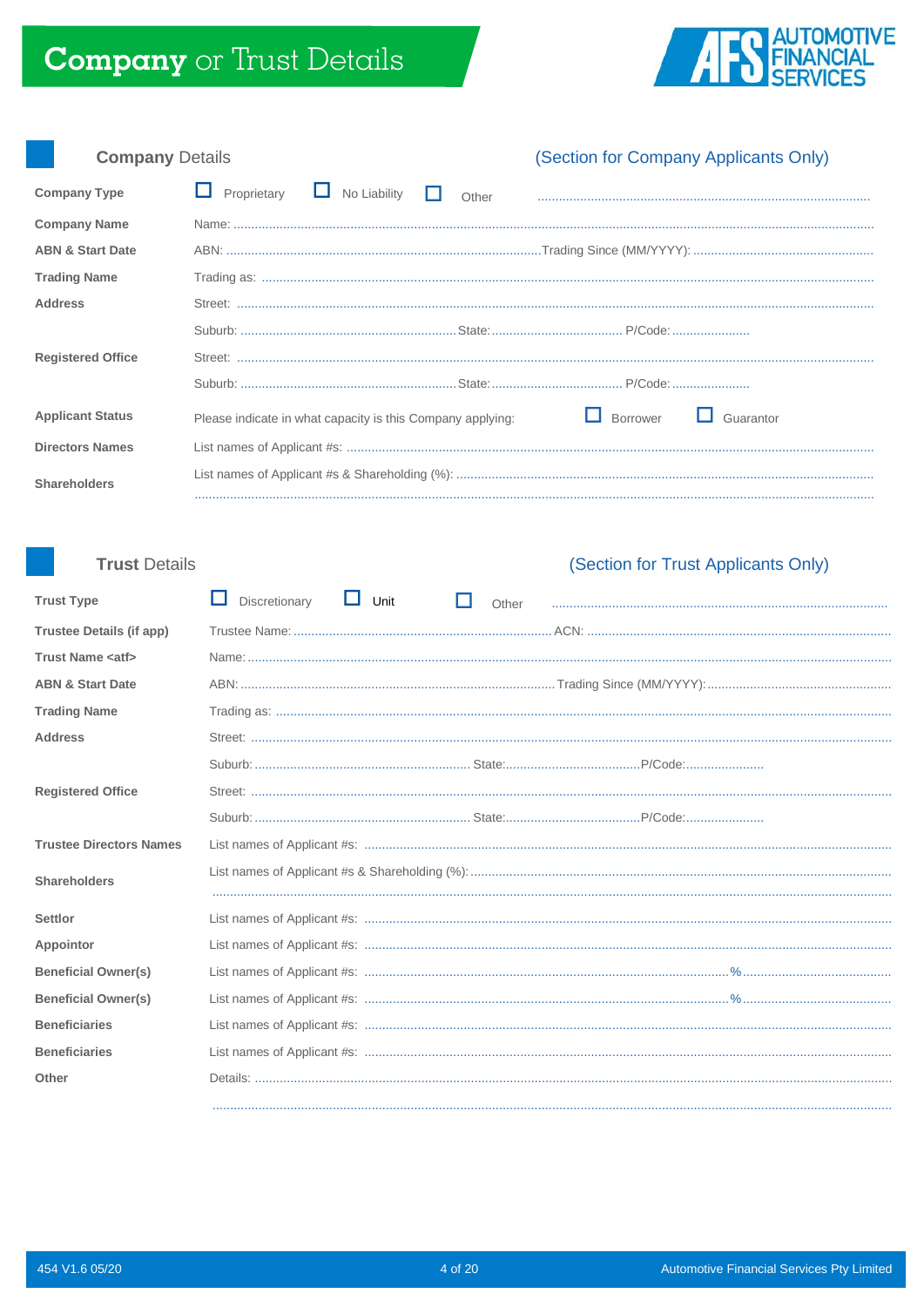# **Application** Information



| <b>Personal Details</b>                                            |                              |                                                      | Applicant #1                                                                                                             |                                                           |                                                                                                                          | Applicant #2     |  |
|--------------------------------------------------------------------|------------------------------|------------------------------------------------------|--------------------------------------------------------------------------------------------------------------------------|-----------------------------------------------------------|--------------------------------------------------------------------------------------------------------------------------|------------------|--|
| <b>Applicant Capacity</b>                                          | $\Box$ Borrower              | $\Box$ Guarantor                                     | $\Box$ Director                                                                                                          | <b>Borrower</b>                                           | $\Box$ Guarantor                                                                                                         | $\Box$ Director  |  |
| <b>Permanent Resident</b>                                          | $\Box$ Yes                   | $\Box$ No                                            |                                                                                                                          | $\Box$ Yes                                                | $\Box$ No                                                                                                                |                  |  |
| <b>Title</b>                                                       |                              | $\Box$ Mr $\Box$ Mrs $\Box$ Miss $\Box$ Ms $\Box$ Dr |                                                                                                                          |                                                           | $\Box$ Mr $\Box$ Mrs $\Box$ Miss $\Box$ Ms $\Box$ Dr                                                                     |                  |  |
| <b>First &amp; Middle Names</b><br><b>Surname</b><br>Date of Birth |                              |                                                      |                                                                                                                          |                                                           |                                                                                                                          |                  |  |
| <b>Drivers Licence</b>                                             |                              |                                                      |                                                                                                                          |                                                           |                                                                                                                          |                  |  |
| Gender                                                             | $\Box$ Male                  | $\Box$ Female                                        |                                                                                                                          | $\Box$ Male                                               | $\Box$ Female                                                                                                            |                  |  |
| <b>Marital Status</b>                                              | $\Box$ Single                | $\Box$ De Facto                                      | $\Box$ Separated                                                                                                         | $\Box$ Single                                             | $\Box$ De Facto                                                                                                          | $\Box$ Separated |  |
|                                                                    | $\Box$ Married               | Divorced                                             | $\Box$ Widowed                                                                                                           | $\Box$ Married                                            | Divorced                                                                                                                 | $\Box$ Widowed   |  |
| <b>Dependants</b>                                                  |                              |                                                      |                                                                                                                          |                                                           |                                                                                                                          |                  |  |
| <b>Contact Information</b><br>(2 minimum)                          |                              |                                                      |                                                                                                                          |                                                           |                                                                                                                          |                  |  |
| <b>Current Home Address</b>                                        |                              |                                                      |                                                                                                                          |                                                           |                                                                                                                          |                  |  |
| <b>Current Residential Status</b>                                  | $\Box$ Own Home              | $\Box$ Buying                                        | $\Box$ Renting.                                                                                                          | $\Box$ Own Home                                           | $\Box$ Buying                                                                                                            | $\Box$ Renting.  |  |
|                                                                    | $\Box$ Boarding              | $\Box$ With Parents $\Box$ Free                      |                                                                                                                          | $\Box$ Boarding                                           | $\Box$ With Parents $\Box$ Free                                                                                          |                  |  |
|                                                                    | ப                            |                                                      |                                                                                                                          | ш                                                         |                                                                                                                          |                  |  |
| <b>There Since</b>                                                 |                              | provide details of your previous address below?      | If less than 3 years at your current home address, please                                                                | If less than 3 years at your current home address, please |                                                                                                                          |                  |  |
| <b>Previous Home Address</b>                                       |                              |                                                      |                                                                                                                          | provide details of your previous address below?           |                                                                                                                          |                  |  |
|                                                                    |                              |                                                      |                                                                                                                          |                                                           |                                                                                                                          |                  |  |
| <b>There Since</b>                                                 |                              |                                                      |                                                                                                                          |                                                           |                                                                                                                          |                  |  |
| <b>Mailing Address (if app)</b>                                    |                              |                                                      |                                                                                                                          |                                                           |                                                                                                                          |                  |  |
|                                                                    | of your future address below |                                                      | If you will not be living at the Current Home Address noted<br>above AFTER this loan has settled, please provide details | of your future address below                              | If you will not be living at the Current Home Address noted<br>above AFTER this loan has settled, please provide details |                  |  |
| <b>Future Address</b>                                              |                              |                                                      |                                                                                                                          |                                                           |                                                                                                                          |                  |  |
|                                                                    |                              |                                                      |                                                                                                                          |                                                           |                                                                                                                          |                  |  |
| <b>Nearest Relative Not</b>                                        |                              |                                                      |                                                                                                                          |                                                           |                                                                                                                          |                  |  |
| <b>Living with Applicant</b>                                       |                              |                                                      |                                                                                                                          |                                                           |                                                                                                                          |                  |  |
|                                                                    |                              |                                                      |                                                                                                                          |                                                           |                                                                                                                          |                  |  |
|                                                                    |                              |                                                      |                                                                                                                          |                                                           |                                                                                                                          |                  |  |
| Qualifications                                                     |                              |                                                      |                                                                                                                          |                                                           |                                                                                                                          |                  |  |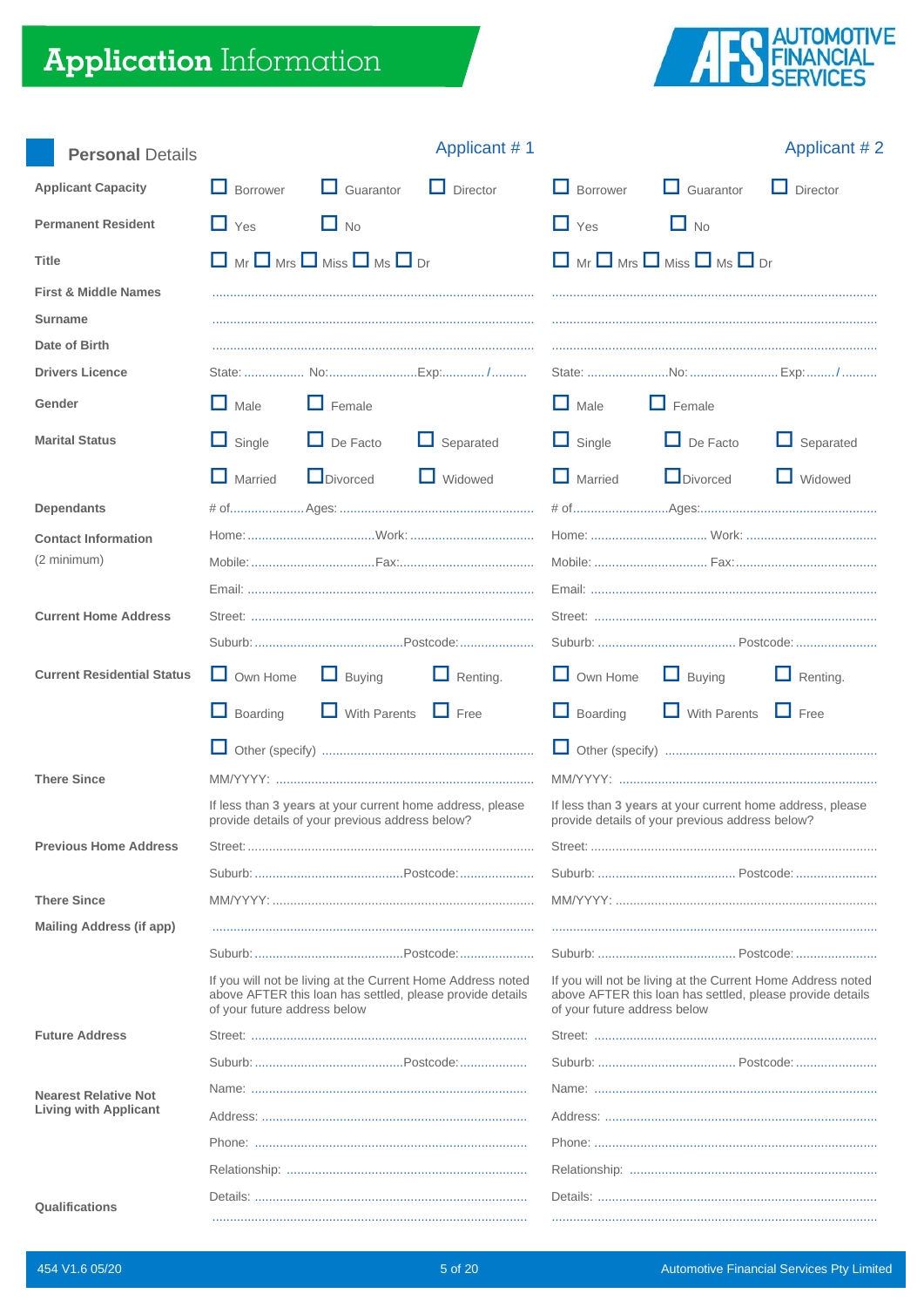# **Assets**



# Property #1

# Property #2

| <b>Property</b>            |                          |                                |                          |                               |
|----------------------------|--------------------------|--------------------------------|--------------------------|-------------------------------|
| <b>Address</b>             |                          |                                |                          |                               |
|                            |                          |                                |                          |                               |
| <b>Property Value</b>      |                          |                                |                          |                               |
| <b>Ownership Status</b>    | $\Box$ Own Property      | <b>L</b> Buying Property       | $\Box$ Own Property      | $\Box$ Buying Property        |
|                            | $\Box$ Prime Residence   | Other O/Occupied               | $\Box$ Prime Residence   | Other O/Occupied              |
| <b>Property Use</b>        | $\Box$ Investment        | $\Box$ To Be Sold              | $\Box$ Investment        | $\Box$ To Be Sold             |
|                            | <b>Business Premises</b> |                                | $\Box$ Business Premises |                               |
| <b>Investment Property</b> |                          |                                |                          |                               |
| (if applicable)            |                          |                                |                          |                               |
| <b>Security for Loan</b>   | $\Box$ Yes<br>$\Box$ No  |                                | $\Box$ Yes               | $\Box$ No                     |
| <b>Property Type</b>       |                          |                                |                          |                               |
| <b>Land Size</b>           |                          |                                |                          |                               |
|                            |                          | Applicant #1 % Applicant #2  % |                          | Applicant #1 % Applicant #2 % |
| <b>Owner Split</b>         |                          |                                |                          |                               |

# Passenger Vehicles

|            | ake/Model | ∕ear | <b>Registration</b> | /alue |
|------------|-----------|------|---------------------|-------|
| Vehicle #1 |           |      |                     |       |
| Vehicle #2 |           |      |                     |       |
|            |           |      |                     |       |
| Vehicle #3 |           |      |                     |       |
| Vehicle #4 |           |      |                     |       |

# **Other Assets**

|                              | <b>Names / Descriptions / Details</b>                                                                                                                                                                                                                          | Value |
|------------------------------|----------------------------------------------------------------------------------------------------------------------------------------------------------------------------------------------------------------------------------------------------------------|-------|
| <b>Bank Balances</b>         |                                                                                                                                                                                                                                                                |       |
|                              |                                                                                                                                                                                                                                                                |       |
| <b>Savings/Term Deposits</b> | $\mathsf{Names}\ \mathsf{of}\ \mathsf{Bank}(\mathsf{s})\ \mathsf{}\ \mathsf{}\ \mathsf{}\ \mathsf{}\ \mathsf{}\ \mathsf{}\ \mathsf{}\ \mathsf{}\ \mathsf{}\ \mathsf{}\ \mathsf{}\ \mathsf{}\ \mathsf{}\ \mathsf{}\ \mathsf{}\ \mathsf{}\ \mathsf{}\ \mathsf{}$ |       |
| <b>Shares</b>                |                                                                                                                                                                                                                                                                |       |
| <b>Other Investments</b>     |                                                                                                                                                                                                                                                                |       |
| Life Insurance               |                                                                                                                                                                                                                                                                |       |
| Superannuation               |                                                                                                                                                                                                                                                                |       |
| <b>Household Items</b>       |                                                                                                                                                                                                                                                                |       |
| <b>Business Value</b>        |                                                                                                                                                                                                                                                                |       |
| <b>Plant &amp; Equipment</b> |                                                                                                                                                                                                                                                                |       |
| <b>Other Assets</b>          |                                                                                                                                                                                                                                                                |       |
| <b>Other Assets</b>          |                                                                                                                                                                                                                                                                |       |
| <b>Paid Deposit</b>          |                                                                                                                                                                                                                                                                |       |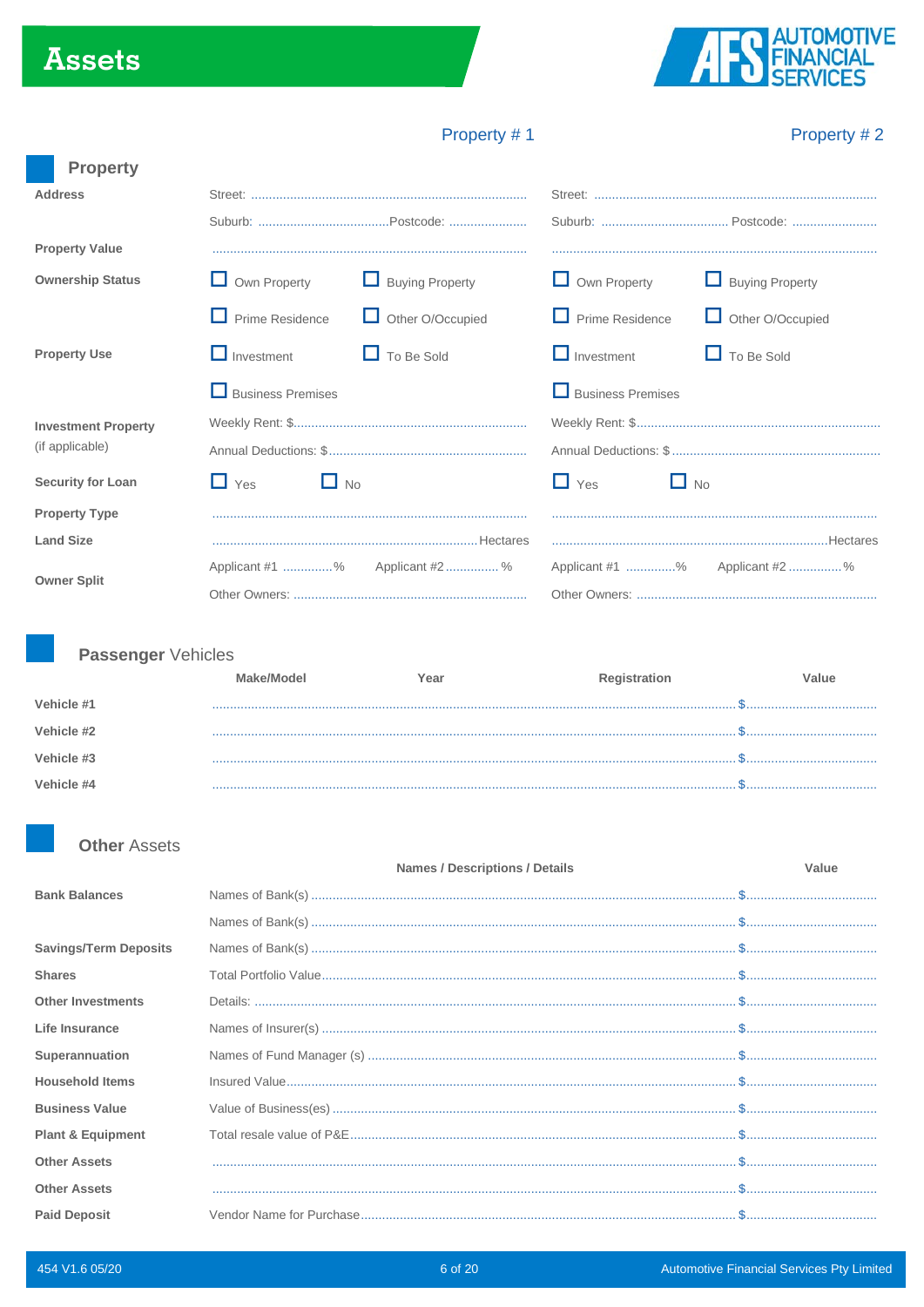# Liabilities



| <b>Mortgage</b>                                           | Mortgage #1                                            | Mortgage #2                                             |
|-----------------------------------------------------------|--------------------------------------------------------|---------------------------------------------------------|
| <b>Property Details</b>                                   |                                                        |                                                         |
| <b>Lender Name</b>                                        |                                                        |                                                         |
| Balance & Limit (if any)                                  |                                                        |                                                         |
| <b>Monthly Payment</b>                                    |                                                        |                                                         |
| <b>Loan Use</b>                                           | $\Box$ Personal<br>Business/Investment                 | H<br>Personal<br>Business/Investment                    |
| <b>Refinance Amount</b>                                   |                                                        |                                                         |
| <b>Arrears History</b>                                    | $\Box$ Account has never been in arrears               | $\Box$ Account has never been in arrears                |
| (indicate the details of any                              | Current arrears of monthly payments                    |                                                         |
| late payments and tick if<br>ever Default, Judgement,     | Past arrears of up to monthly payments                 | Past arrears of up to  monthly payments                 |
| Writ or Other Infringement)                               | Default <b>D</b> Judgement <b>D</b> Writ<br>$\Box$ MIP | ப<br>Default $\Box$ Judgement $\Box$ Writ<br>$\Box$ MIP |
| <b>Other Parties to Contract</b>                          |                                                        |                                                         |
| <b>Car Loans</b>                                          | Car Loan #1                                            | Car Loan #2                                             |
| <b>Description of Car</b>                                 |                                                        |                                                         |
| <b>Lender Name</b>                                        |                                                        |                                                         |
| <b>Balance</b>                                            |                                                        |                                                         |
| <b>Monthly Payment</b>                                    |                                                        |                                                         |
| <b>Loan Use</b>                                           | Business/Investment<br>$\Box$ Personal                 | H<br>Business/Investment<br>Personal                    |
| <b>Refinance Amount</b>                                   |                                                        |                                                         |
| <b>Arrears History</b>                                    | $\Box$ Account has never been in arrears               | $\Box$ Account has never been in arrears                |
| (indicate the details of any<br>late payments and tick if | Current arrears of monthly payments                    |                                                         |
| ever Default, Judgement,<br>Writ or Other Infringement)   | Judgement Writ<br>$\Box$ Default<br>Repo               | Default $\Box$ Judgement $\Box$ Writ<br>$\Box$ Repo     |
| <b>Other Parties to Contract</b>                          |                                                        |                                                         |
|                                                           |                                                        |                                                         |
| <b>Other Secured Loans</b>                                | <b>Other Secured Loan #1</b>                           | Other Secured Loan #2                                   |
| <b>Lender Name</b>                                        |                                                        |                                                         |
| <b>Balance</b> (if any)<br><b>Loan Limit</b>              |                                                        |                                                         |
| <b>Monthly Payment</b>                                    |                                                        |                                                         |
| <b>Loan Use</b>                                           | $\Box$ Personal<br>Business/Investment                 | $\Box$ Personal<br>Business/Investment                  |
|                                                           |                                                        |                                                         |
| <b>Security Description</b>                               |                                                        |                                                         |
| <b>Refinance Amount</b>                                   |                                                        |                                                         |
| <b>Arrears History</b><br>(indicate the details of any    | Account has never been in arrears                      | $\Box$ Account has never been in arrears                |
| late payments and tick if<br>ever Default, Judgement,     | Current arrears of monthly payments                    |                                                         |
| Writ or Other Infringement)                               | Default U Judgement U Writ<br>$\Box$ Other             | Default U Judgement U Writ<br>$\Box$ Other              |
| <b>Other Parties to Contract</b>                          |                                                        |                                                         |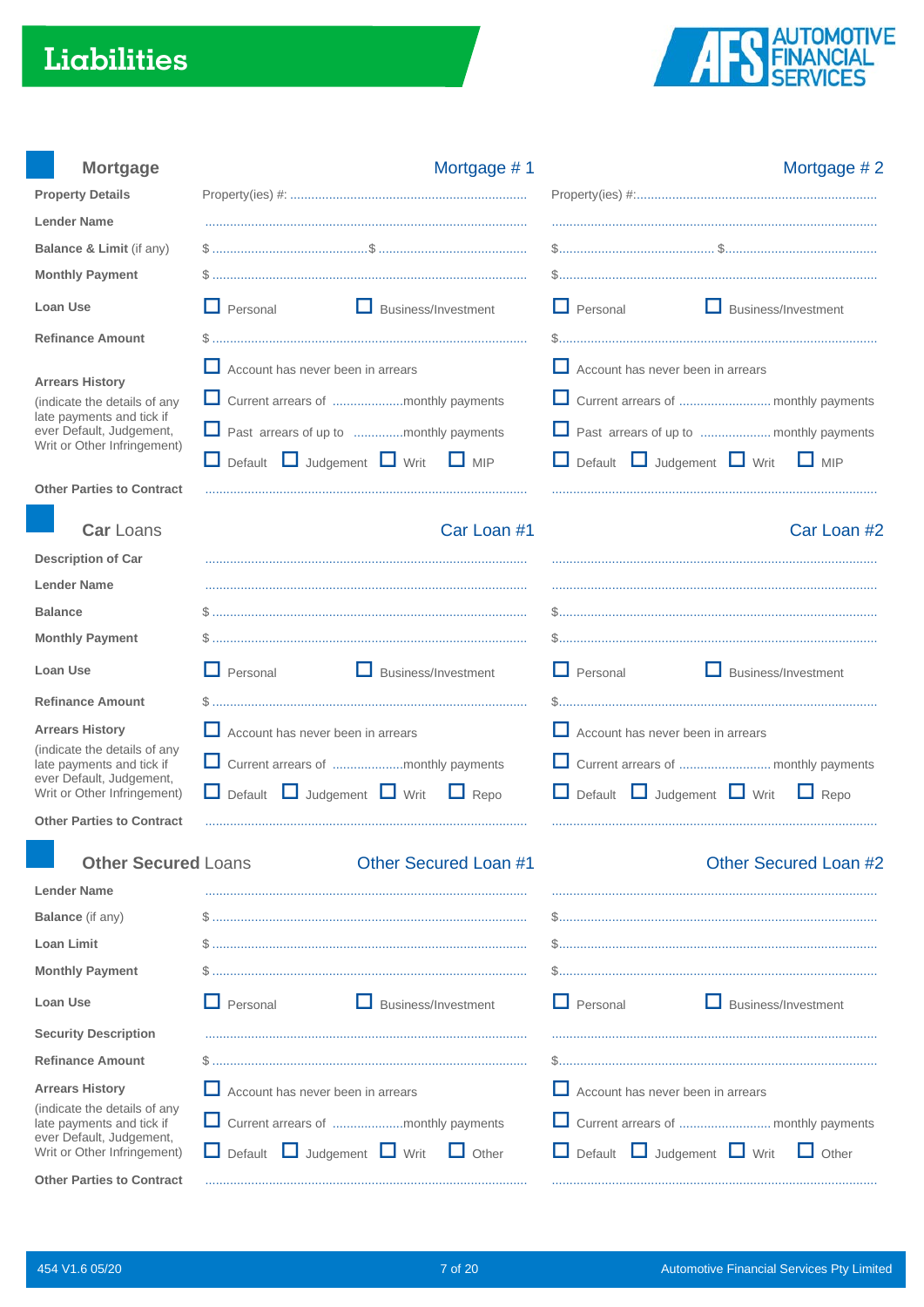# Liabilities



| <b>Unsecured Loans</b>                                    | Unsecured Loan #1                                                   | Unsecured Loan #2                                                                                                                                           |
|-----------------------------------------------------------|---------------------------------------------------------------------|-------------------------------------------------------------------------------------------------------------------------------------------------------------|
| <b>Type of Loan</b>                                       | $\Box$ Personal Loan $\Box$ Store Card<br>$\Box$ Credit Card        | $\Box$ Personal Loan $\Box$ Store Card<br>$\Box$ Credit Card                                                                                                |
| <b>Loan Details</b>                                       |                                                                     |                                                                                                                                                             |
| <b>Lender Name</b>                                        |                                                                     |                                                                                                                                                             |
| Balance & Limit (if any)                                  |                                                                     |                                                                                                                                                             |
| <b>Monthly Payment</b>                                    |                                                                     |                                                                                                                                                             |
| Loan Use                                                  | $\Box$ Personal<br>Business/Investment                              | H<br>Personal<br>Business/Investment                                                                                                                        |
| <b>Refinance Amount</b>                                   |                                                                     |                                                                                                                                                             |
| <b>Arrears History</b>                                    | $\Box$ Account has never been in arrears                            | $\Box$ Account has never been in arrears                                                                                                                    |
| (indicate the details of any<br>late payments and tick if | Current arrears of monthly payments                                 |                                                                                                                                                             |
| ever Default, Judgement,<br>Writ or Other Infringement)   | Default Judgement U Writ<br>$\Box$ Other<br>$\Box$                  | Default $\Box$ Judgement $\Box$ Writ<br>ш<br>$\Box$ Other                                                                                                   |
|                                                           | Unsecured Loan #3                                                   | Unsecured Loan #4                                                                                                                                           |
| <b>Type of Loan</b>                                       | $\Box$ Personal Loan $\Box$ Pay Day<br>$\Box$ Credit Card           | $\Box$ Personal Loan $\Box$ Pay Day<br>$\Box$ Credit Card                                                                                                   |
| <b>Loan Details</b>                                       |                                                                     |                                                                                                                                                             |
| <b>Lender Name</b>                                        |                                                                     |                                                                                                                                                             |
| Balance & Limit (if any)                                  |                                                                     |                                                                                                                                                             |
| <b>Monthly Payment</b>                                    |                                                                     |                                                                                                                                                             |
| Loan Use                                                  | $\Box$ Personal<br>Business/Investment                              | H<br>Personal<br>Business/Investment                                                                                                                        |
| <b>Refinance Amount</b>                                   |                                                                     |                                                                                                                                                             |
| <b>Arrears History</b>                                    | Account has never been in arrears                                   | $\Box$ Account has never been in arrears                                                                                                                    |
| (indicate the details of any<br>late payments and tick if | Current arrears of monthly payments                                 |                                                                                                                                                             |
| ever Default, Judgement,<br>Writ or Other Infringement)   | Judgement Nrit<br>$\Box$ Default<br>Other                           | Default Judgement Writ<br>$\Box$ Other                                                                                                                      |
|                                                           |                                                                     |                                                                                                                                                             |
|                                                           | <b>Other Liabilities (Please attach Council/Water Rates Notice)</b> |                                                                                                                                                             |
|                                                           | <b>Payment Amount</b><br><b>Next Due Date</b>                       | Arrears Owning (if any)<br><b>TBPO</b>                                                                                                                      |
| Rent                                                      |                                                                     |                                                                                                                                                             |
| <b>Maintenance</b>                                        |                                                                     |                                                                                                                                                             |
| <b>Unpaid Tax</b>                                         |                                                                     |                                                                                                                                                             |
| <b>Council Rates</b>                                      |                                                                     |                                                                                                                                                             |
| <b>Water Rates</b>                                        |                                                                     |                                                                                                                                                             |
| Other                                                     |                                                                     |                                                                                                                                                             |
|                                                           |                                                                     |                                                                                                                                                             |
|                                                           | <b>Arrears</b> Explanations (if applicable)                         | Please provide reasons for current or past arrears (e.g. "Did not pay Store Card due to<br>illness") & attach any supporting documents to this application. |
|                                                           |                                                                     |                                                                                                                                                             |
| <b>Explanation #1</b><br>For Current Arrears              |                                                                     |                                                                                                                                                             |
|                                                           |                                                                     |                                                                                                                                                             |
|                                                           |                                                                     |                                                                                                                                                             |
| <b>Explanation #2</b>                                     |                                                                     |                                                                                                                                                             |
| For Past Arrears                                          |                                                                     |                                                                                                                                                             |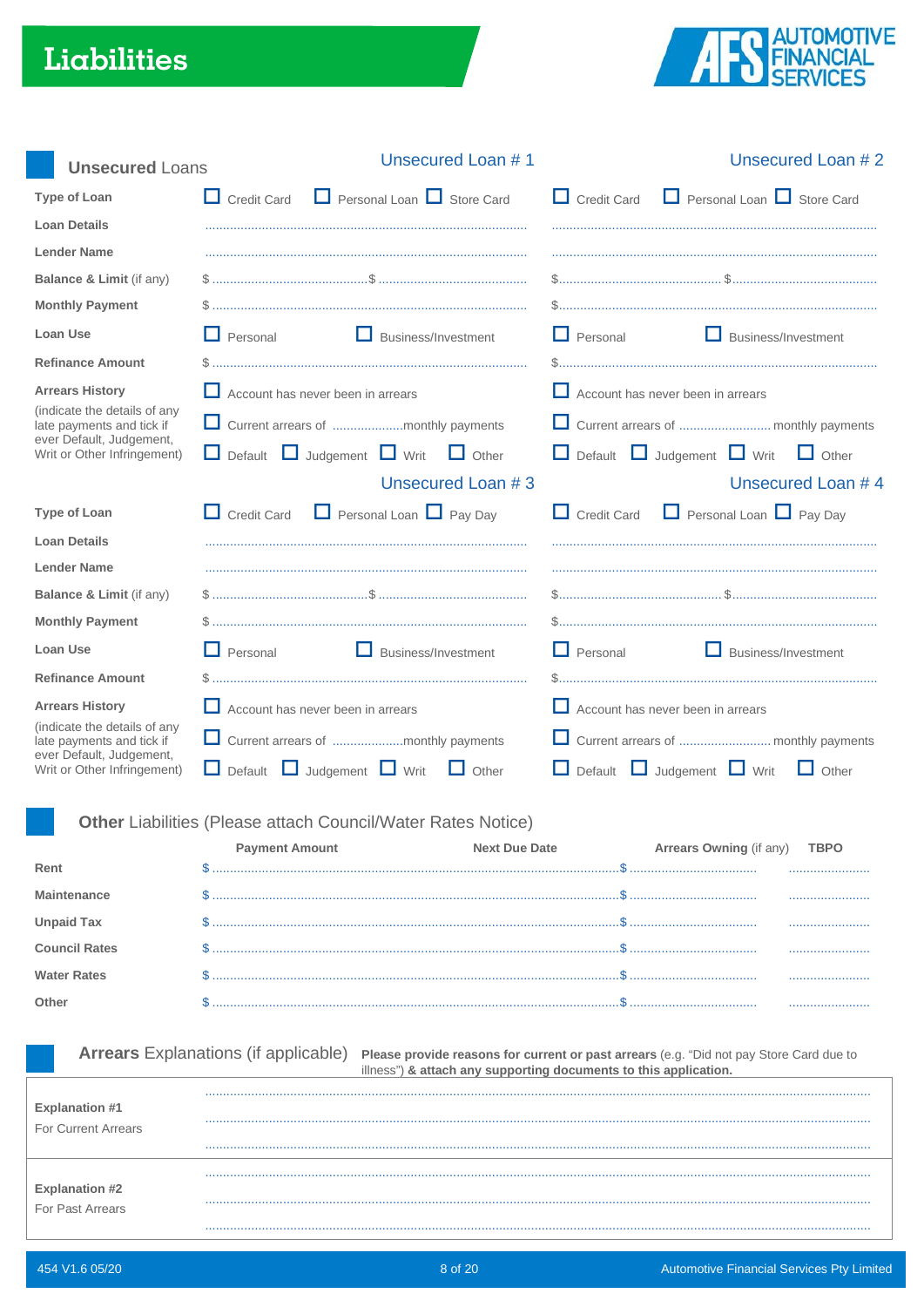

Applicant #2

**Current PAYG Employment** 

| Please attach Pay Slips/Tax Returns            |                                                        |                                                                            |                                                                                                                                                                                                                                                                                                                                                                                                                                                                                                                                                  |                                                        |                                                                                                        |                               |
|------------------------------------------------|--------------------------------------------------------|----------------------------------------------------------------------------|--------------------------------------------------------------------------------------------------------------------------------------------------------------------------------------------------------------------------------------------------------------------------------------------------------------------------------------------------------------------------------------------------------------------------------------------------------------------------------------------------------------------------------------------------|--------------------------------------------------------|--------------------------------------------------------------------------------------------------------|-------------------------------|
| Employer<br>Name & Address                     |                                                        |                                                                            |                                                                                                                                                                                                                                                                                                                                                                                                                                                                                                                                                  |                                                        |                                                                                                        |                               |
| <b>Employer Contact</b><br>Name & Phone Number |                                                        |                                                                            |                                                                                                                                                                                                                                                                                                                                                                                                                                                                                                                                                  |                                                        |                                                                                                        |                               |
| <b>Employment Status</b>                       | $\Box$ Full-Time<br>$\Box$ Part-Time<br>$\Box$ Student | $\Box$ Seasonal<br>$\Box$ Casual / Temp<br>$\Box$ Contract                 | $\Box$ On Probation<br>Exp:/                                                                                                                                                                                                                                                                                                                                                                                                                                                                                                                     | $\Box$ Full-Time<br>$\Box$ Part-Time<br>$\Box$ Student | $\Box$ Seasonal<br>$\Box$ Casual / Temp<br>$\Box$ Contract                                             | $\Box$ On Probation<br>Exp: / |
| Industry                                       |                                                        |                                                                            |                                                                                                                                                                                                                                                                                                                                                                                                                                                                                                                                                  |                                                        |                                                                                                        |                               |
| Occupation<br><b>Start Date</b>                |                                                        |                                                                            |                                                                                                                                                                                                                                                                                                                                                                                                                                                                                                                                                  |                                                        |                                                                                                        |                               |
| <b>Salary Income</b>                           |                                                        |                                                                            |                                                                                                                                                                                                                                                                                                                                                                                                                                                                                                                                                  |                                                        |                                                                                                        |                               |
| <b>Other Income</b>                            |                                                        |                                                                            |                                                                                                                                                                                                                                                                                                                                                                                                                                                                                                                                                  |                                                        |                                                                                                        |                               |
|                                                |                                                        | <b>Second</b> PAYG Employment (if you have a second source of PAYG income) |                                                                                                                                                                                                                                                                                                                                                                                                                                                                                                                                                  |                                                        |                                                                                                        |                               |
| Employer<br>Name & Address                     |                                                        |                                                                            |                                                                                                                                                                                                                                                                                                                                                                                                                                                                                                                                                  |                                                        |                                                                                                        |                               |
| <b>Employer Contact</b><br>Name & Phone Number |                                                        |                                                                            |                                                                                                                                                                                                                                                                                                                                                                                                                                                                                                                                                  |                                                        |                                                                                                        |                               |
| <b>Employment Status</b>                       | $\Box$ Full-Time                                       | $\Box$ Seasonal                                                            | $\Box$ Casual                                                                                                                                                                                                                                                                                                                                                                                                                                                                                                                                    | $\Box$ Full-Time                                       | $\Box$ Seasonal                                                                                        | $\Box$ Casual                 |
| Industry                                       | $\Box$ Part-Time                                       | $\Box$ Contract                                                            | $\ensuremath{\mathsf{Exp}}\xspace\ensuremath{\mathsf{1}\xspace\ensuremath{\mathsf{2}\xspace\mathsf{1}\xspace}}\ensuremath{\mathsf{1}\xspace\ensuremath{\mathsf{1}\xspace\mathsf{2}\xspace}}\xspace\ensuremath{\mathsf{1}\xspace\ensuremath{\mathsf{1}\xspace\mathsf{2}\xspace}}\xspace\ensuremath{\mathsf{1}\xspace\mathsf{1}\xspace\ensuremath{\mathsf{1}\xspace\mathsf{2}\xspace}}\xspace\ensuremath{\mathsf{1}\xspace\mathsf{1}\xspace\mathsf{1}\xspace\mathsf{2}\xspace\mathsf{1}\xspace\mathsf{2}\xspace\mathsf{1}\xspace\mathsf{2}\xspace$ | $\Box$ Part-Time                                       | $\Box$ Contract                                                                                        | Exp:/                         |
| Occupation                                     |                                                        |                                                                            |                                                                                                                                                                                                                                                                                                                                                                                                                                                                                                                                                  |                                                        |                                                                                                        |                               |
| <b>Start Date</b>                              |                                                        |                                                                            |                                                                                                                                                                                                                                                                                                                                                                                                                                                                                                                                                  |                                                        |                                                                                                        |                               |
| <b>Salary Income</b>                           |                                                        |                                                                            |                                                                                                                                                                                                                                                                                                                                                                                                                                                                                                                                                  |                                                        |                                                                                                        |                               |
| <b>Other Income</b>                            |                                                        |                                                                            |                                                                                                                                                                                                                                                                                                                                                                                                                                                                                                                                                  |                                                        |                                                                                                        |                               |
|                                                |                                                        |                                                                            |                                                                                                                                                                                                                                                                                                                                                                                                                                                                                                                                                  |                                                        | <b>Previous</b> PAYG Employment (if less than 3 years in current employment, you must provide details) |                               |
| Employer<br><b>Name &amp; Address</b>          |                                                        |                                                                            |                                                                                                                                                                                                                                                                                                                                                                                                                                                                                                                                                  |                                                        |                                                                                                        |                               |
| <b>Employer Contact</b><br>Name & Phone Number |                                                        |                                                                            |                                                                                                                                                                                                                                                                                                                                                                                                                                                                                                                                                  |                                                        |                                                                                                        |                               |
| <b>Employment Status</b>                       | Full-Time                                              | $\Box$ Seasonal                                                            | $\Box$ Casual                                                                                                                                                                                                                                                                                                                                                                                                                                                                                                                                    | $\Box$ Full-Time                                       | $\Box$ Seasonal                                                                                        | $\Box$ Casual                 |
|                                                | $\Box$ Part-Time                                       | $\Box$ Contract                                                            | Exp:/                                                                                                                                                                                                                                                                                                                                                                                                                                                                                                                                            | $\Box$ Part-Time                                       | $\Box$ Contract                                                                                        | Exp:/                         |
|                                                |                                                        | Student (Provide Field of Study in 'Occupation')                           |                                                                                                                                                                                                                                                                                                                                                                                                                                                                                                                                                  |                                                        | Student (Provide Field of Study in 'Occupation')                                                       |                               |
| Industry                                       |                                                        |                                                                            |                                                                                                                                                                                                                                                                                                                                                                                                                                                                                                                                                  |                                                        |                                                                                                        |                               |
| Occupation                                     |                                                        |                                                                            |                                                                                                                                                                                                                                                                                                                                                                                                                                                                                                                                                  |                                                        |                                                                                                        |                               |
| <b>Employment Dates</b>                        |                                                        |                                                                            |                                                                                                                                                                                                                                                                                                                                                                                                                                                                                                                                                  |                                                        |                                                                                                        |                               |
| <b>Salary Income</b>                           |                                                        |                                                                            |                                                                                                                                                                                                                                                                                                                                                                                                                                                                                                                                                  |                                                        |                                                                                                        |                               |
| <b>Other Income</b>                            |                                                        |                                                                            |                                                                                                                                                                                                                                                                                                                                                                                                                                                                                                                                                  |                                                        |                                                                                                        |                               |

Applicant #1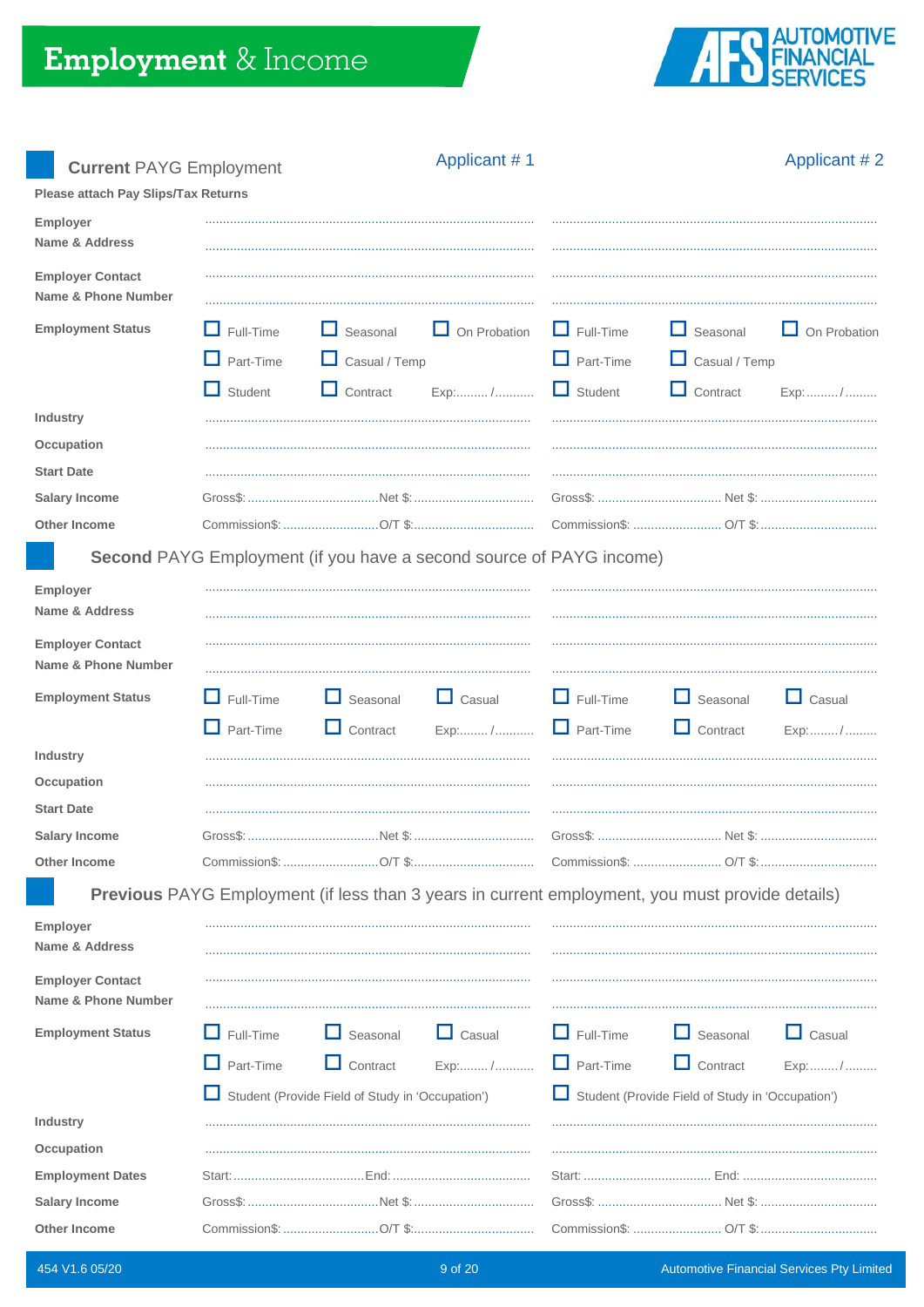

| <b>Current Self-Employment</b>            |                                  | Applicant #1                 |                                      | Applicant #2                                                                       |
|-------------------------------------------|----------------------------------|------------------------------|--------------------------------------|------------------------------------------------------------------------------------|
| <b>Self-Employment Type</b>               | $\Box$ Partner<br>Sole-Trader    | Director<br>. .              | $\Box$ Sole-Trader<br>$\Box$ Partner | Director<br>ш                                                                      |
| <b>Business Name</b>                      |                                  |                              |                                      |                                                                                    |
| <b>Business ABN/ACN</b>                   |                                  |                              |                                      |                                                                                    |
| <b>Business Nature</b>                    |                                  |                              |                                      |                                                                                    |
| <b>Share &amp; Start Date</b>             |                                  | Ownership (%) Commence Date: |                                      | Ownership (%) Commence Date:                                                       |
| <b>Business Premises</b><br><b>Status</b> | $\Box$ Own<br><b>Buying</b><br>ப | $\Box$ Leasing $\Box$ Other  | $\Box$ Own<br>$\Box$ Buying          | $\Box$ Leasing $\Box$ Other                                                        |
| <b>Stated Income</b>                      | <b>Stated Annual Income:</b>     |                              | <b>Stated Annual Income:</b>         |                                                                                    |
| <b>Financials for Current</b><br>Year     | Pre-Tax Profits:                 |                              | Pre-Tax Profits:                     |                                                                                    |
| ப<br>(Financials attached)                | Interest Expense:                |                              | Interest Expense:                    |                                                                                    |
|                                           | Non-Cash Expenses:               |                              | Non-Cash Expenses:                   |                                                                                    |
| (Financials available)                    | Extra Superannuation:            |                              | Extra Superannuation:                |                                                                                    |
| $\Box$ (No Financials)                    | Gross Salary to Owner:           |                              | Gross Salary to Owner:               | $\$\ldots\ldots\ldots\ldots\ldots\ldots\ldots\ldots\ldots\ldots\ldots\ldots\ldots$ |
| <b>Financials for Previous</b><br>Year    | Pre-Tax Profits:                 |                              | Pre-Tax Profits:                     |                                                                                    |
| ப                                         | Interest Expense:                |                              | Interest Expense:                    |                                                                                    |
| (Financials attached)                     | Non-Cash Expenses:               |                              | Non-Cash Expenses:                   |                                                                                    |
| (Financials available)<br>ப               | Extra Superannuation:            |                              | Extra Superannuation:                |                                                                                    |
| $\Box$ (No Financials)                    | Gross Salary to Owner:           |                              | Gross Salary to Owner:               |                                                                                    |
| <b>Accountant Details</b>                 |                                  |                              |                                      |                                                                                    |
|                                           |                                  |                              |                                      |                                                                                    |
|                                           |                                  |                              |                                      |                                                                                    |

# Trust Income & Distributions (if applicable)

| <b>Stated Income</b>          | Stated Annual Income:  | Stated Annual Income: |  |
|-------------------------------|------------------------|-----------------------|--|
| <b>Income Current Year</b>    | Pre-Tax Profits:       | Pre-Tax Profits:      |  |
| $\Box$ (Financials attached)  | Interest Expense::     | Interest Expense::    |  |
| $\Box$ (Financials available) | Gross Salary to Owner: |                       |  |
| <b>Income Previous Year</b>   | Pre-Tax Profits:       | Pre-Tax Profits:      |  |
| $\Box$ (Financials attached)  | Interest Expense::     | Interest Expense::    |  |
| $\Box$ (Financials available) | Gross Salary to Owner: |                       |  |

Other Income (eg Pension, Govt. Allowance, Superannuation, Dividends/Interest, Maintenance, Board)

#### Please attach any supporting documentation including any Centrelink Statements

|  |                                                                                                                                                                                                                                          | <b>Total for Last Year</b> |
|--|------------------------------------------------------------------------------------------------------------------------------------------------------------------------------------------------------------------------------------------|----------------------------|
|  |                                                                                                                                                                                                                                          | \$                         |
|  |                                                                                                                                                                                                                                          |                            |
|  |                                                                                                                                                                                                                                          |                            |
|  | <br><u> William Barbara (1994) - March Albert Albert Albert Albert Albert Albert Albert Albert Albert Albert Albert Albert Albert Albert Albert Albert Albert Albert Albert Albert Albert Albert Albert Albert Albert Albert Albert </u> |                            |
|  |                                                                                                                                                                                                                                          |                            |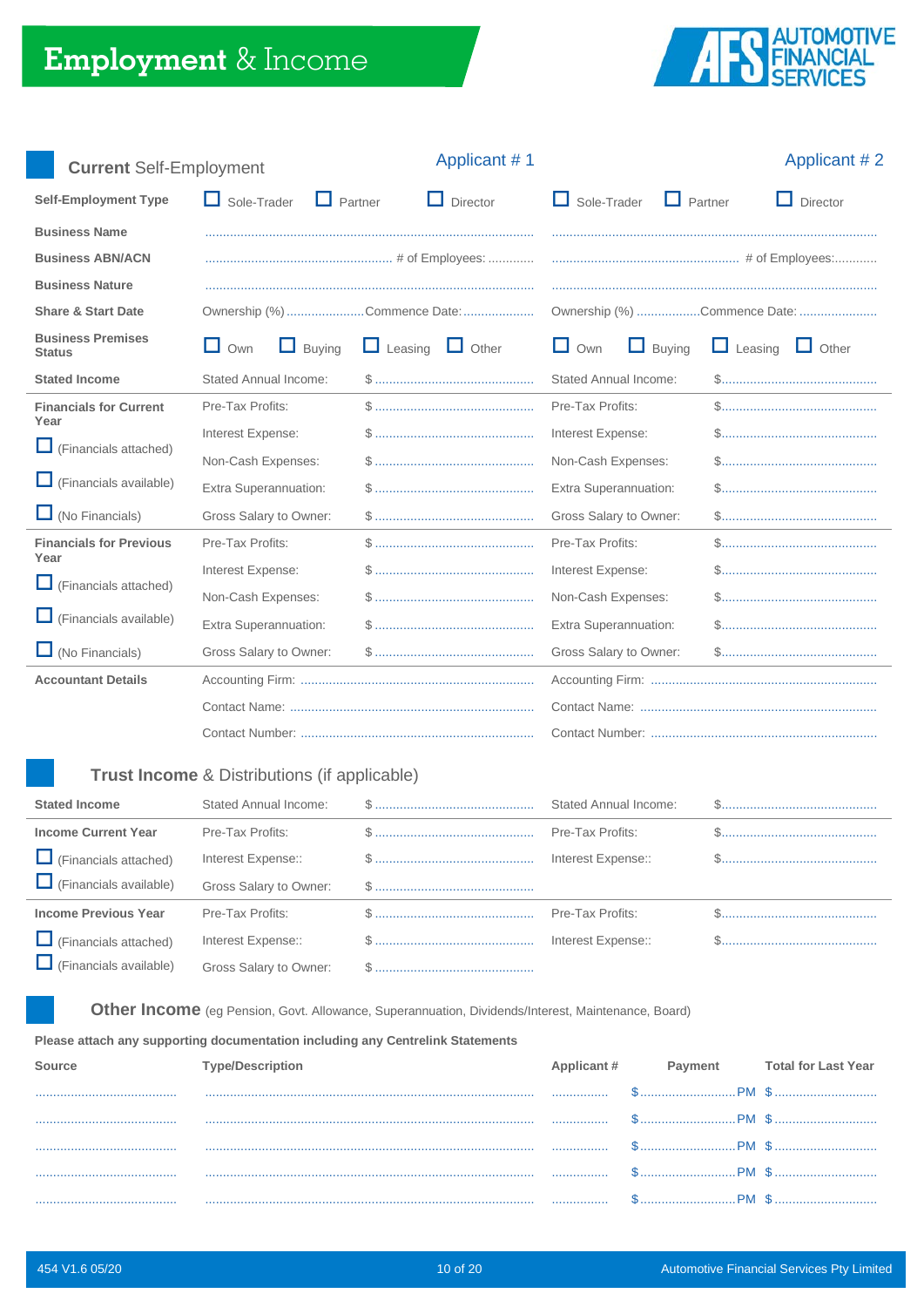

# **General Living Expenses**

|                        | <b>Names / Descriptions / Details</b> | Monthly \$ |
|------------------------|---------------------------------------|------------|
| <b>Groceries</b>       |                                       |            |
| <b>Clothing</b>        |                                       |            |
| <b>Utilities</b>       |                                       |            |
| <b>Household Goods</b> |                                       |            |
| <b>Personal Care</b>   |                                       |            |
| <b>Child Related</b>   |                                       |            |
| <b>Medical</b>         |                                       |            |
| <b>Transport</b>       |                                       |            |
| <b>Communication</b>   |                                       |            |
| <b>Education</b>       |                                       |            |
| <b>Insurance</b>       |                                       |            |
| <b>Other</b>           |                                       |            |
| <b>Total</b>           |                                       | \$         |
|                        |                                       |            |

# **Discretionary Expenses**

| <b>Monthly \$</b> |
|-------------------|
|                   |
|                   |
|                   |
|                   |
|                   |
|                   |
|                   |

# Other Living Expenses (non-HEM)

|                          | <b>Names / Descriptions / Details</b> | Monthly \$ |
|--------------------------|---------------------------------------|------------|
| <b>Housing</b>           |                                       |            |
| <b>Education</b>         |                                       |            |
| <b>Gambling</b>          |                                       |            |
| <b>Life Insurance</b>    |                                       |            |
| <b>Insurance</b>         |                                       |            |
| <b>Superannuation</b>    |                                       |            |
| <b>Child Support</b>     |                                       |            |
| <b>HECS/HELP</b>         |                                       |            |
| <b>Professional Fees</b> |                                       |            |
| <b>Donations</b>         |                                       |            |
| <b>Fines</b>             |                                       |            |
| <b>Income Tax</b>        |                                       |            |
| <b>Total</b>             |                                       |            |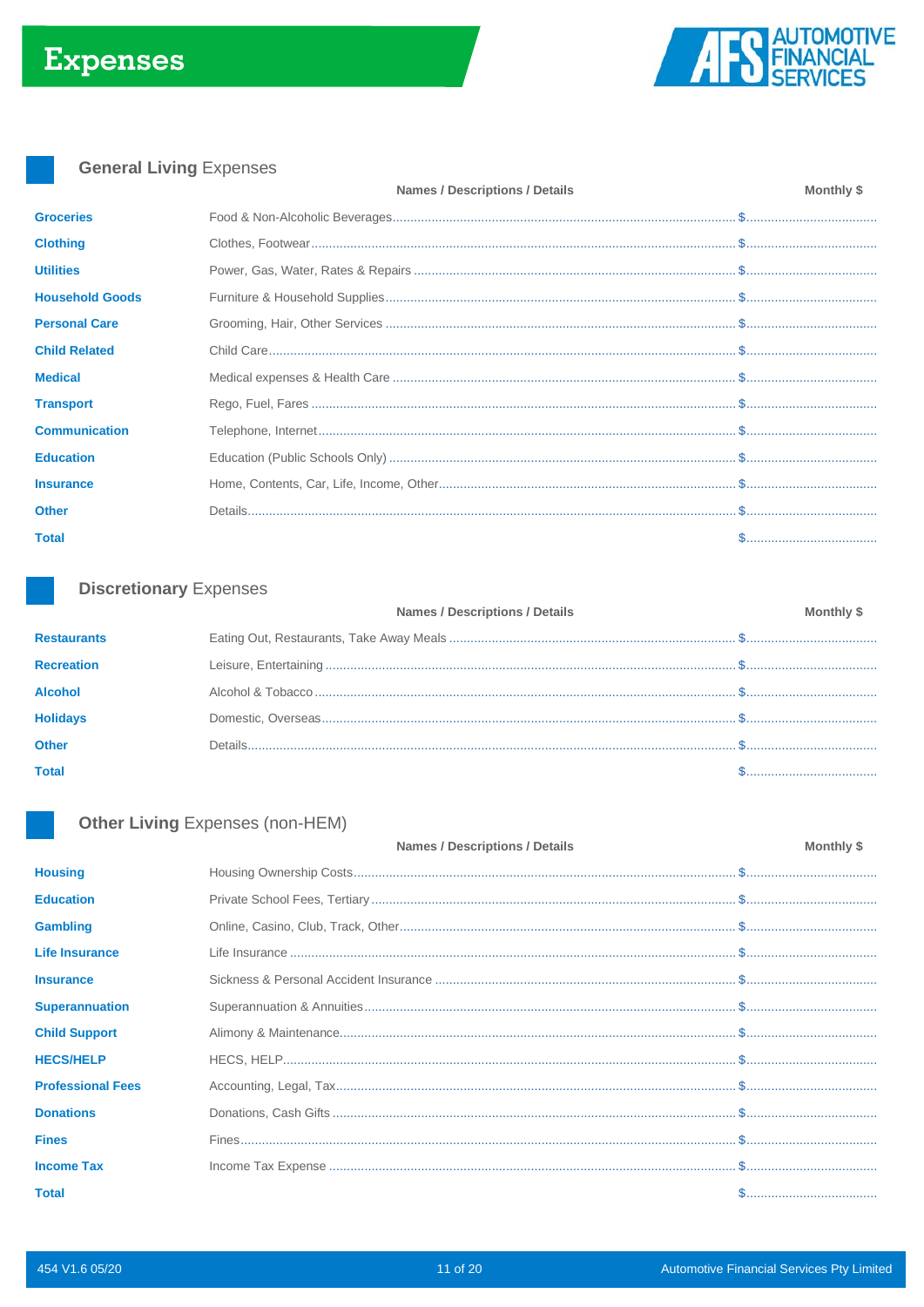# **Expenses**



**Credit Expenses** 

|                               | <b>Names / Descriptions / Details</b> | Monthly \$ |
|-------------------------------|---------------------------------------|------------|
| <b>Rent/Board</b>             |                                       |            |
| <b>Mortgage</b>               |                                       |            |
| <b>Investment Loan</b>        |                                       |            |
| <b>Personal Loan</b>          |                                       |            |
| <b>Other Loan</b>             |                                       |            |
| <b>Credit Card</b>            |                                       |            |
| <b>Credit Card</b>            |                                       |            |
| <b>Store Card</b>             |                                       |            |
| <b>Charge Card/BNPL</b>       |                                       |            |
| <b>Charge Card/BNPL</b>       |                                       |            |
| <b>Total</b>                  |                                       |            |
| <b>Total Monthly Expenses</b> |                                       |            |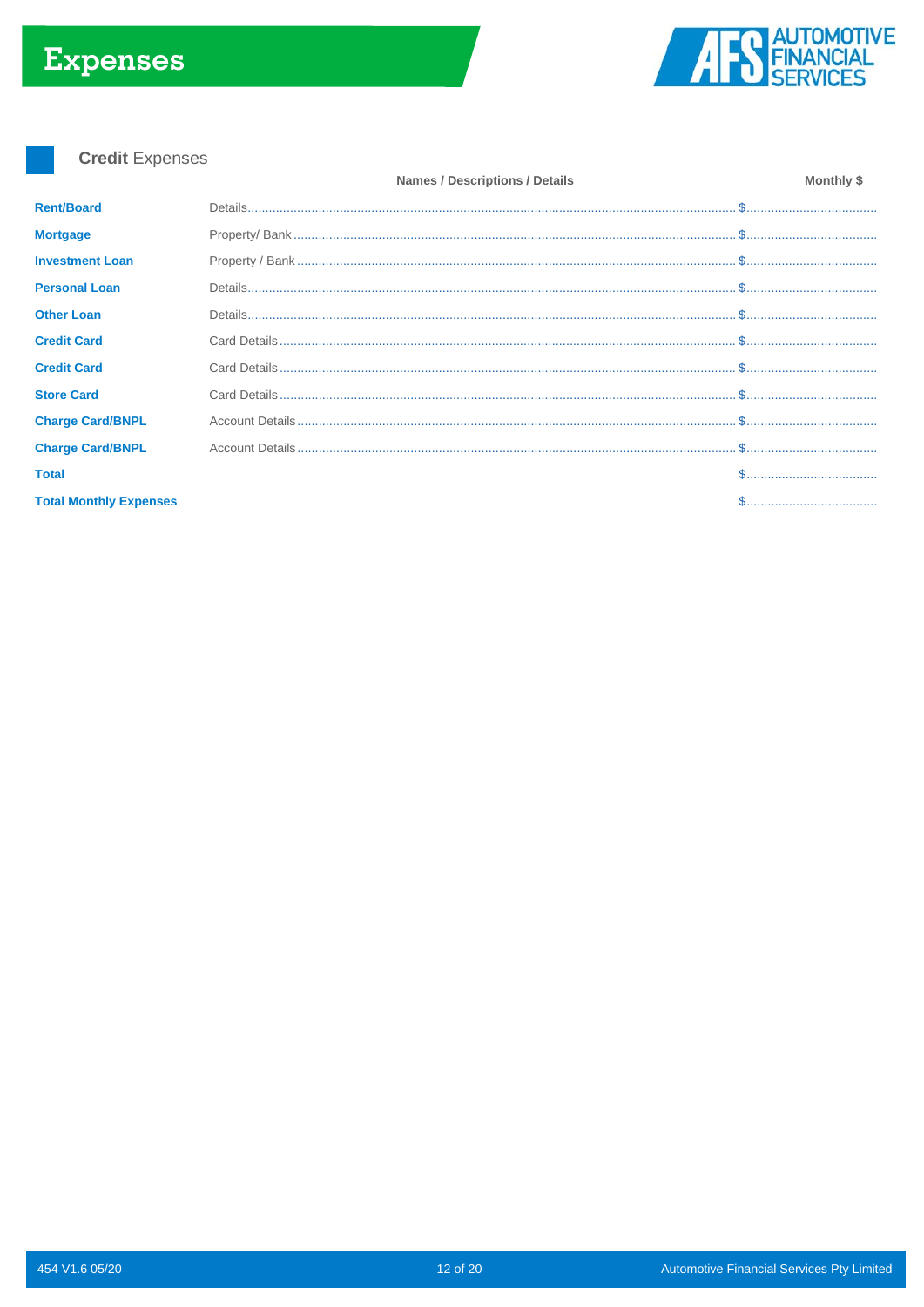

# **Purposes of collecting information**

Automotive Financial Services Pty Limited A.B.N. 73 003 622 375 Australian credit licence 383762 ("AFS") collects from me (being the Applicant or Guarantor whose signature appears below) and from other persons and public sources described below, personal information about me, for the purposes of:

- assessing the application for finance and the guarantee and any related insurance proposal;
- arranging and managing the finance insurance and other services stated in this Privacy Act Consent that are provided and in relation to any guarantee that is given;
- conducting audits, credit analysis, research, risk management and portfolio analysis;
- developing new products and services;

and if the application is accepted:

- providing finance to the Applicant(s); and
- the ongoing management of the finance, guarantees and any ancillary services.

I acknowledge that:

- if I do not provide this information or consent to its collection, use and disclosure, AFS may not be able to process the application for finance;
- if I provide this information to AFS, the Credit Reporting Information held by a Credit Reporting Body will be updated using this information and may be disclosed or exchanged with other credit providers and other parties; and
- AFS is required to collect certain personal information about me under the Anti-Money Laundering and Counter-Terrorism Financing Act 2006 (Cth).

If I supply AFS with personal information about any third party (such as a referee), I undertake to inform that third party of this and the purpose for disclosure.

### **Exchanging personal information with Credit Reporting Bodies**

AFS may disclose my personal information to Credit Reporting Bodies to obtain additional personal information about me.

Where I am applying for consumer credit, I consent to AFS obtaining from a Credit Reporting Body my Credit Reporting Information or information about my commercial credit worthiness for the purposes of assessing my application or collecting payments that are overdue in relation to consumer credit provided by AFS. Where I am applying for commercial credit, I consent to AFS obtaining from a Credit Reporting Body my Credit Reporting Information or information about my commercial credit worthiness for the purposes of assessing my application or collecting payments that are overdue in relation to commercial credit provided by AFS. Where I am applying to be guarantor, I consent to AFS obtaining from a Credit Reporting Body my Credit Reporting Information or information about my commercial credit worthiness for the purpose of assessing whether to accept me as guarantor in relation to:

- credit provided by AFS to a person other than me; or
- an application for finance which has been made to AFS by a person other than me.

#### (each a **Credit Applicant**).

Additionally, AFS is likely to disclose my personal information to an overseas recipient located in New Zealand.

#### **Exchanging personal information with other credit providers**

I consent to AFS disclosing Credit Eligibility Information about me to another credit provider which has an Australian link for the purposes of:

- notifying a default by me;
- allowing another credit provider to ascertain the status of my finance arrangements with AFS where I am in default with one or more other credit providers; and
- where I am are applying to be guarantor, assessing whether to accept me as guarantor for a Credit Applicant.

I consent to AFS obtaining and using personal information about me from another credit provider for the purposes of:

- AFS assessing my application for credit;
- AFS generally assessing my credit worthiness, credit standing, credit history or credit capacity, the status of the finance and any default by me; and
- where I am applying to be guarantor, AFS assessing whether to accept me as guarantor for a Credit Applicant.

I agree that the information exchanged can include Credit Eligibility Information about me.

### **Exchanging personal information with other parties**

I consent to AFS:

- disclosing my personal information to and collecting personal information about me from:
	- the sources disclosed in my application for finance (such as referees, my past and present employers, my past and present landlords, my next of kin, and any person acting on my behalf such as my car or finance broker);
	- any quarantor or proposed quarantor of the application for finance;
	- for the purposes set out above;
- disclosing my personal information to and collecting personal information about me from referrers, suppliers of goods, insurance product providers and AFS' agents, contractors and external advisers mercantile agents, collection agencies, funders, trustees and related service providers that assist in the processing of my application and the management of my credit for the purposes set out above;
- disclosing my personal information to and collecting personal information from government authorities (eg Tax authorities in Australia and overseas) in connection with their lawful information requests or to meet legal obligations in any relevant jurisdiction;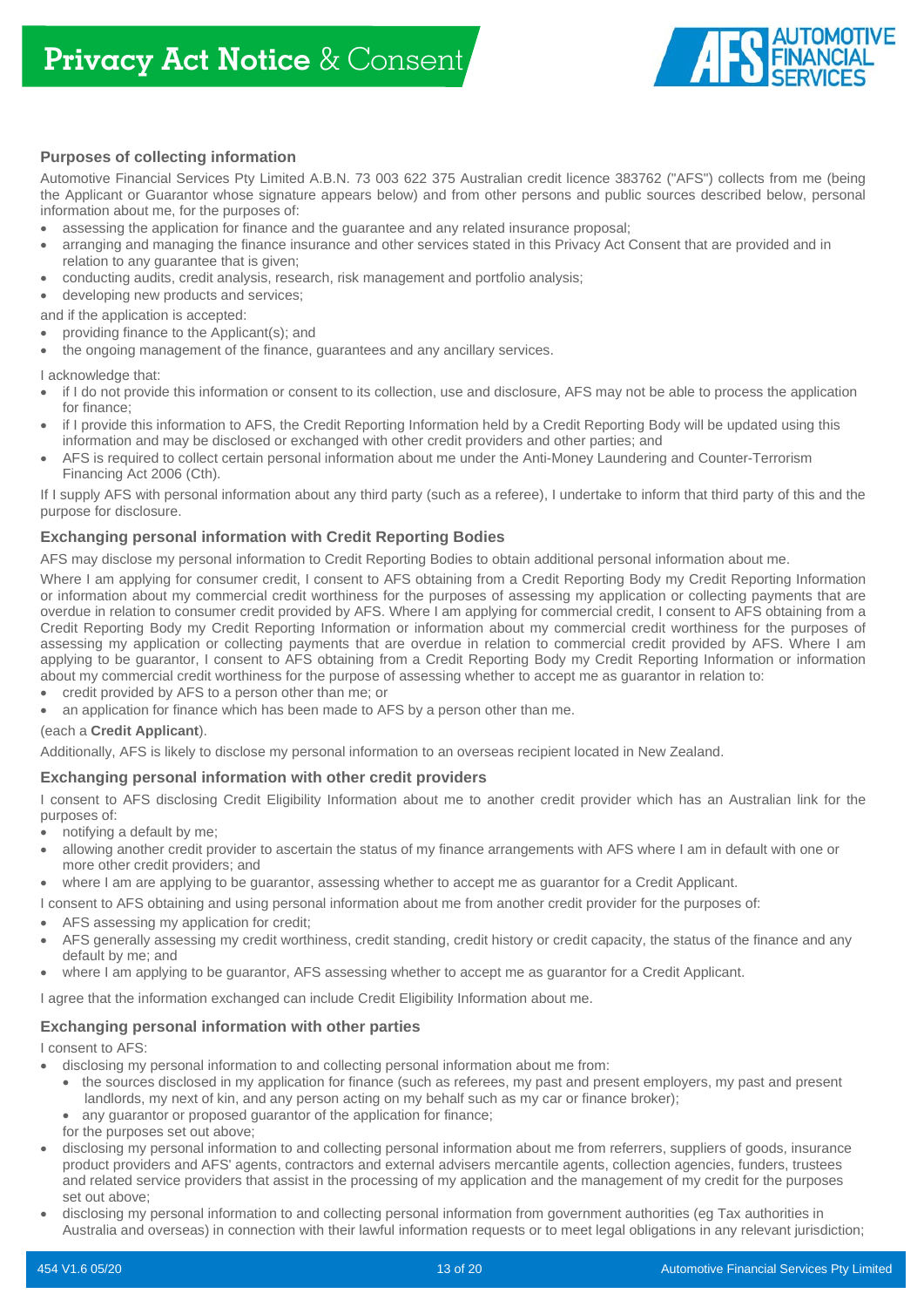# **Privacy Act Notice** & Consent



- disclosing my personal information to and collecting personal information about me from public sources for the purposes set out above;
- disclosing Credit Eligibility Information about me where AFS has provided credit to me or I have applied to AFS for credit and the disclosure is to a person for the purpose of that person considering whether to offer to act as guarantor in relation to the credit or to offer property as security for the credit and that person has an Australian link;
- disclosing Credit Eligibility Information about me where the disclosure is to a person who is a guarantor in relation to credit provided by AFS to me or the person has provided property as security for the credit and that person has an Australian link;
- disclosing your personal information (other than Credit Eligibility Information) to an overseas recipient, located in New Zealand. You giving this consent means that we do not need to take such steps to ensure that recipient does not breach the Australian Privacy Principles and if that overseas recipient handles the information in breach of the Australian Privacy Principles, we will not be accountable for that breach and you will not be able to seek redress under the Privacy Act 1988 (Cth). You also acknowledge that even where you do not provide us with your consent to this, we may still disclose personal information about you to the overseas recipient. However, in those circumstances, we will do so in accordance with our obligations under the Privacy Act 1988 (Cth). By signing this form below, you consent to this disclosure of your personal information to overseas recipients; and
- collecting information about me including Health Information or information about my citizenship or country of birth, membership of a professional or trade association, membership of a trade union, criminal record or information about me where I am a politically exposed person under the Anti-Money Laundering and Counter-Terrorism Financing Act 2006 and using or disclosing that information as necessary where I have applied for a product that requires that information.
- disclosing my personal information to the issuer of the identification document (the "Official Record Holder") via the use of thirdparty systems to have my identity information verified.

### **Anti-Money Laundering and Counter-Terrorism Financing**

I acknowledge that in order for AFS to verify my identity for the purposes of the Anti-Money Laundering and Counter-Terrorism Financing Act 2006 in connection with this application:

- AFS may disclose any or all of the following Personal Information to a Credit Reporting Body:
	- my name;
	- my residential address;
	- my date of birth; and
- AFS may request a Credit Reporting Body to provide an assessment of whether the Personal Information disclosed matches (in whole or part) Personal Information contained in Credit Reporting Information about me in the possession or control of the Credit Reporting Body (the Assessment); and
- the Credit Reporting Body may prepare and provide to AFS the Assessment and may use the Personal Information about me and the names, residential addresses and dates of birth contained in Credit Reporting Information of other individuals, for the purpose of preparing the Assessment,

and I/we consent to AFS making the above request to a Credit Reporting Body and the disclosure of my Personal Information.

Notwithstanding the terms of any consent given in this Privacy Act Consent, nothing in this Privacy Act Consent permits AFS to use or disclose Credit Eligibility Information other than in accordance with the requirements of the Privacy Act 1988.

### **Marketing**

I agree that AFS may disclose my personal information to its related bodies corporate (together referred to as "the Related Companies") and that AFS and the Related Companies may use and disclose this personal information for product development and research and to inform me about products and services in the future including for direct marketing by AFS and Related Companies or by other organisations.

AFS and the Related Companies will not send me information about products and services if I so request by contacting AFS through the contact details set out below. If I choose not to opt now, I can always do so later using the same contact details.

### **Privacy Policy**

I understand that I may obtain a copy of AFS' Privacy Policy (which includes AFS' Credit Policy) by calling 1800 688 995 or by visiting AFS' website at www.afs.com.au.

AFS' privacy policy sets out how it manages personal information, Credit Information and Credit Eligibility Information. It contains information on how I may:

- access personal information or Credit Eligibility Information about me that is held by AFS and request the correction of personal information, Credit Eligibility Information and Credit Information that AFS holds about me; and
- make a complaint about a breach of the Australian Privacy Principles, Division 3 of Part IIIA of the Privacy Act or the Credit Reporting Code of Conduct with respect to personal information, Credit Information or Credit Eligibility Information and how AFS will deal with my complaint.

I understand that AFS' website, contains a statement (set out in AFS' Privacy Policy) about credit reporting, including information about the Credit Reporting Bodies to which AFS may provide my personal information and that they may include my personal information in reports they provide to other credit providers and how:

- I may obtain a copy of the policies about the management of credit related personal information of the Credit Reporting Bodies or AFS;
- if I fail to meet my payment obligations or commit a serious credit infringement, AFS may be entitled to disclose this to the Credit Reporting Body; and
- I have a right to request Credit Reporting Bodies not to use my Credit Reporting Information for the purposes of pre-screening of direct marketing and to not to use or disclose such information if I believe on reasonable grounds that I have been, or am likely to be, a victim of fraud.

I can request to have this statement available in an alternative form - such as hard copy.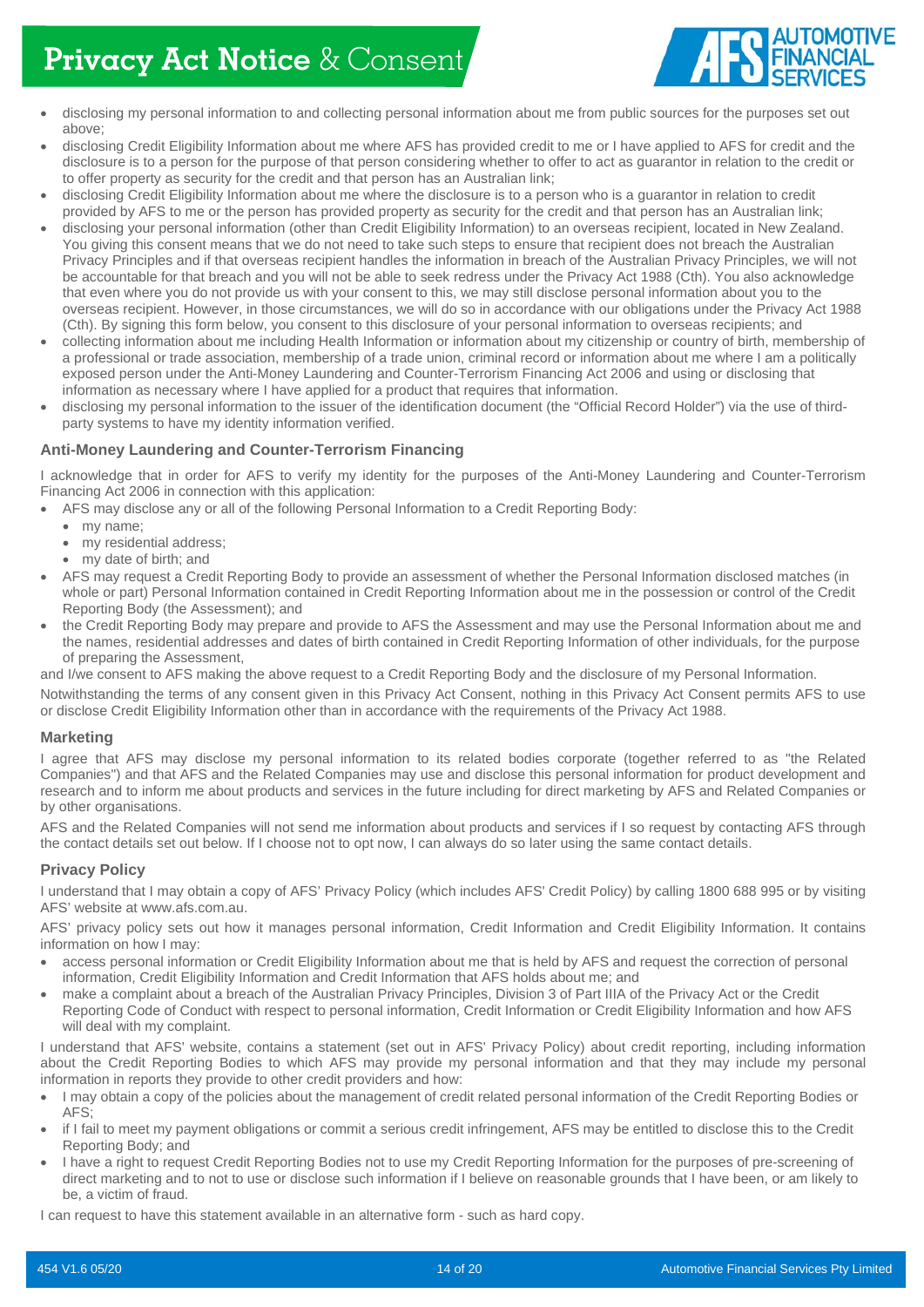

# **Electronic Communications Consent (ECC)**

I/We consent to AFS giving information to me/us by way of electronic communication. I/We nominate and authorise AFS to act on instructions sent electronically by me/us. I/We understand that this consent and authority will apply to all communications permitted to take place electronically by law, including but not limited to:

- a) notices and disclosure documents about my/our credit application such as a Credit Guide or a copy of my assessment;
- b) financial services disclosures such as a Financial Services Guide;
- c) credit contract documents or variations to the credit contract; and
- d) notices from AFS to me/us.

We understand that AFS will rely on this consent to communicate with me/us by:

a) electronic mail ("email") to the email address(es) noted above;

- b) in the case of notices or documents required under the *National Consumer Credit Protection Act 2009* (Cth) (including the National Credit Code, by making the notice or other document available for a reasonable period on AFS's information system for retrieval by me and promptly notifying me by electronic communication that the notice or other document is available for retrieval on the system and the nature of the notice or other document;
- c) in the case of notices or documents required under Chapter 7 of the Corporations Act 2001, making a notice available for me/us to access on AFS's website, subject to also sending me an email with a hyperlink to the disclosure or a written (paper or electronic) notice with a reference to the website address where the disclosure can be found;
- d) any other method of electronic communication permitted by law.

By giving this consent, I/we acknowledge AFS may no longer send me/us notices or other documents in paper form.

I/We undertake to:

- a) check electronic communications, including my/our emails, regularly for notices and other communication from AFS;
- b) ensure my/our email address remains current (or as otherwise notified to AFS); and
- c) ensure emails from AFS are not blocked.

I/We understand AFS relies on me/us to keep my/our nominated e-mail or physical (street) address details up-to-date and to notify AFS when they change.

I/We understand that the provision of electronic documents does not alter my/our obligations under any terms and conditions of any credit contract I have with AFS and that we should print and save a copy of any notice or other document provided to me/us electronically. I/We confirm that I am/we are responsible for ensuring that I/we maintain the appropriate software and hardware, including printer, to be able to access, view, retrieve, print and save a copy of any documents provided to me/us by electronic communications.

I/We understand that my/our consent to the giving of documents by electronic communication may be withdrawn at any time. I/we can go back to receiving paper notices and other documents, delivered by post to my/our nominated street address, by notifying AFS in writing withdrawing this ECC.

### **Declaration**

I solemnly and sincerely declare that I have read and understood this Privacy Act Consent and agree to AFS and the Related Companies collecting, using and disclosing personal information about me in accordance with the provisions of this Consent. I/we acknowledge that if I do not wish to give any of the consents set out in this Privacy Consent form, I can indicate this by striking out the relevant consent above and acknowledge that, if I do so, AFS may not be able to process the application for finance.

| Name (Print) | Email Address (Required for legal disclosure purposes) |                                  |
|--------------|--------------------------------------------------------|----------------------------------|
|              | Signature                                              | $\overline{\phantom{a}}$<br>Date |
| Name (Print) | Email Address (Required for legal disclosure purposes) |                                  |
|              | Signature                                              |                                  |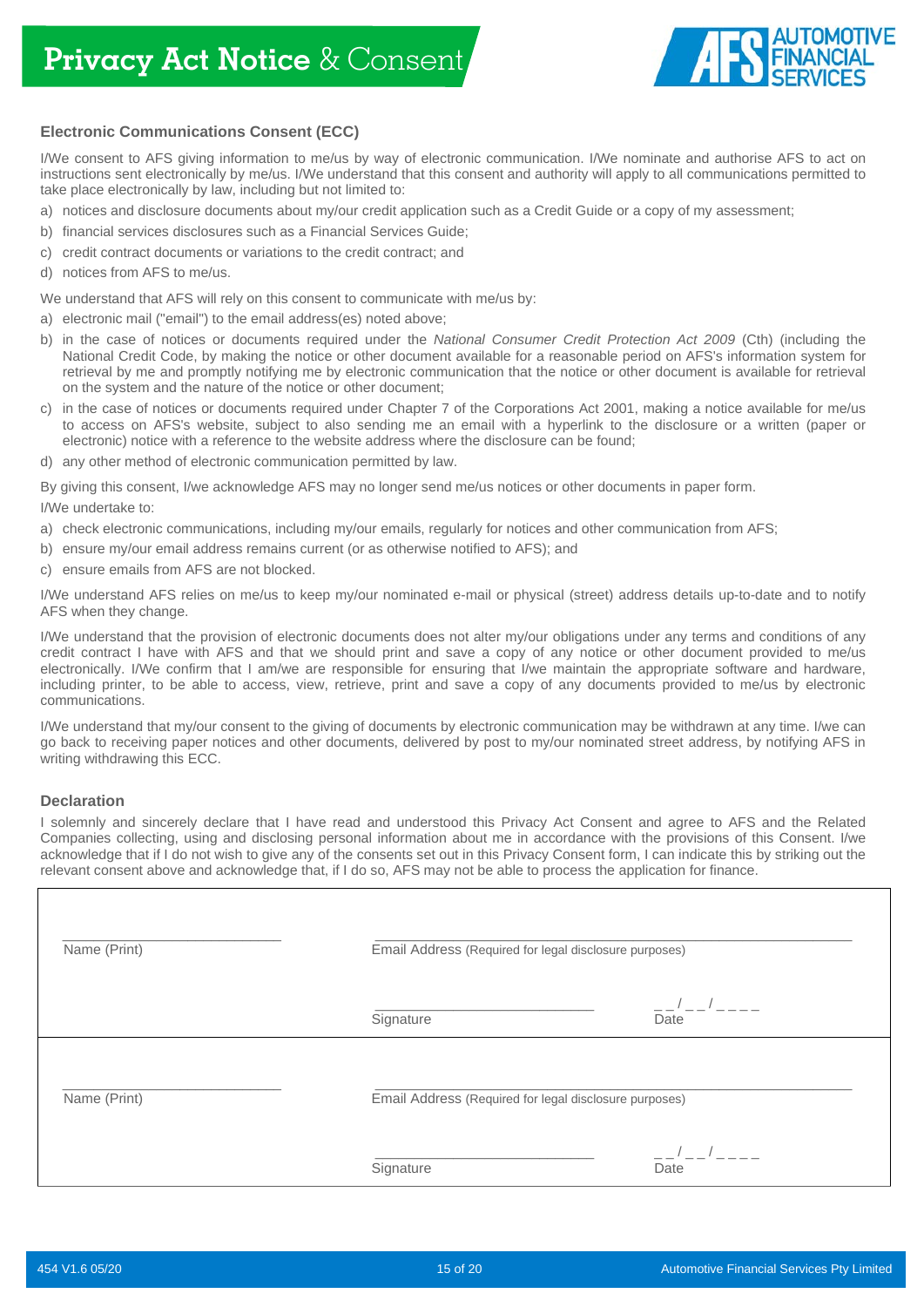

In accordance with the Privacy Act, requests for access to and correction of personal information can be made using the contact details below:

| Addressee: | The Privacy Officer                                                         |
|------------|-----------------------------------------------------------------------------|
| Phone:     | 1800 688 995                                                                |
| Writing:   | Automotive Financial Services Pty Limited<br>GPO Box 443, BRISBANE QLD 4001 |
| Emailing:  | privacy@afs.com.au                                                          |

## **Definitions**

For the purposes of this Consent:

**Credit Reporting Information** about an individual means Credit Information, or CRB Derived Information, about the individual. **Credit Eligibility Information** about an individual means:

- Credit Reporting Information about the individual that was disclosed to a credit provider by a Credit Reporting Body; or
- CP Derived Information about the individual.
- **CP Derived Information** means any personal information about you:
- that is derived from Credit Information or CRB Derived Information about you that was disclosed to a credit provider by a Credit Reporting Body; and
- that has any bearing on your credit worthiness; and
- that is used, has been used or could be used in establishing your eligibility for consumer credit.

**Credit Reporting Body** means an organisation or an agency prescribed under the Privacy Act that carries on a business or undertaking that involves collecting, holding, using or disclosing personal information about individuals for the purposes of, or for purposes including the purpose of, providing an entity with information about the credit worthiness of an individual.

- **CRB Derived Information** about an individual means any personal information about an individual:
- that is derived by Credit Reporting Body from Credit Information about an individual that is held by the Credit Reporting Body; and
- that has any bearing on that individual's credit worthiness; and
- that is used, has been used or could be used in establishing that individual's eligibility for consumer credit.

**Credit Information** about an individual is personal information that is:

- identification information about the individual;
- consumer credit liability information about the individual;
- repayment history information about the individual;
- a statement that an information request has been made about an individual by a credit provider, mortgage insurer or trade insurer;
- the type of consumer credit or commercial credit, and the amount of credit, sought in an application:
	- that has been made by the individual to a credit provider; and
	- in connection with which the provider has made an information request in relation to the individual;
- default information about the individual;
- payment information about the individual;
- new arrangement information about the individual;
- court proceedings information about the individual;
- personal insolvency information about the individual;
- publicly available information about the individual:
	- that relates to the individual's activities in Australia or the external Territories and the individual's credit worthiness; and
	- that is not court proceedings information about the individual or information about the individual that is entered or recorded on the National Personal Insolvency Index; or
- the opinion of a credit provider that the individual has committed, in circumstances specified by the provider, a serious credit infringement in relation to consumer credit provided by the provider to the individual.

### **Health Information** means:

- information or an opinion about:
	- the health or a disability (at any time) of an individual; or
	- an individual's expressed wishes about the future provision of health services to him or her; or
	- a health service provided, or to be provided, to an individual;
- that is also personal information; or
- other personal information collected to provide, or in providing, a health service; or
- other personal information about an individual collected in connection with the donation, or intended donation, by the individual of his or her body parts, organs or body substances; or
- genetic information about an individual in a form that is, or could be, predictive of the health of the individual or a genetic relative of the individual.

**Official Record Holder** means the Australian Federal Government and different state government agencies which issue legal identity documents or hold the Verification Information.

- **Personal information** is information or an opinion about an identified individual, or an individual who is reasonably identifiable:
- whether the information or opinion is true or not; and
- whether the information or opinion is recorded in a material form or not,

and includes "sensitive information" (as defined in the Privacy Act).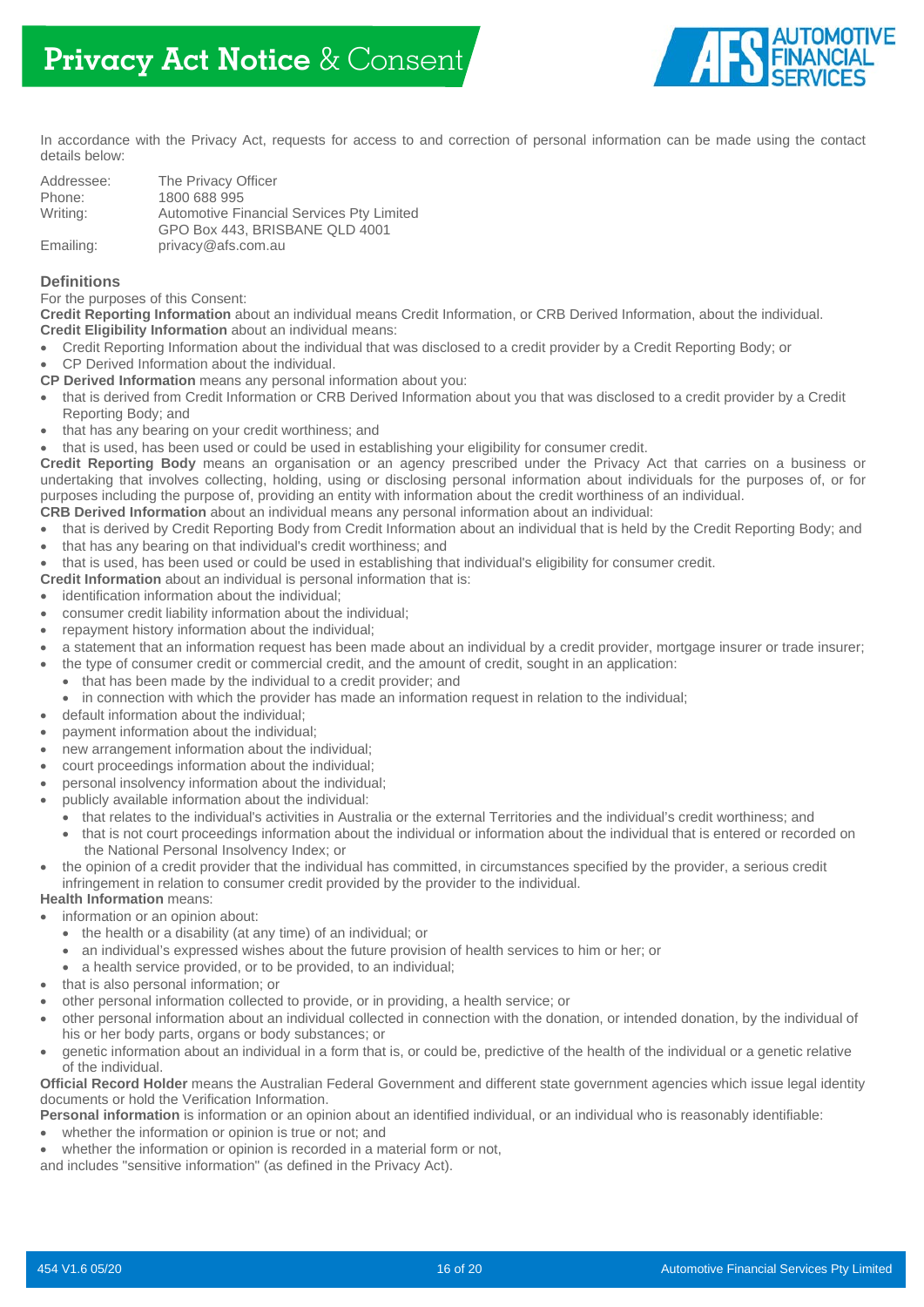

The undersigned hereby applies for the loan described herein to be secured by a mortgage on the property described herein (where applicable) and represents that all statements made in this application are true and correct and understands that the credit provider is relying on the information that I/we supply them and that it is my/our responsibility to be accurate in giving that information. I/we understand that this form does not constitute an offer or acceptance of credit as defined in any legislation relating to the provision of credit.

The undersigned further agrees to pay all necessary expense, including all government and statutory fees and charges, incurred in obtaining this loan. It is agreed that by accepting this application the credit provider is not obligated to grant a loan or any other financial accommodation.

I/We declare that I/We, undersigned, am/are over the age of 18 at the time of the execution of this application and acknowledge that this application is being made to the credit provider and it's successors and assigns. I/We have read and agree to the use and disclosure of personal information about me/us set out in the Privacy Act Notice & Consent.

# Additional **Important** Information

As part of our responsible lending obligations, it is important that you tell us everything we need to know to ensure when we make our final assessment that the loan is 'not unsuitable' for you. In addition, we must assess a credit contract as unsuitable where it is likely that you will be unable to comply with your financial obligations under the contract, or could only comply with substantial hardship; or the contract will not meet your requirements or objectives.

will require us to scale-up our inquiries and verification accordingly. Please provide details below if you answer 'Yes' to any of the following questions.

| Q <sub>1</sub>            | Do the applicants have any outstanding applications for credit other than this application?                                                                                                                                                                                                                                                                                                                                                    |                            |  | Yes      | N <sub>0</sub> |
|---------------------------|------------------------------------------------------------------------------------------------------------------------------------------------------------------------------------------------------------------------------------------------------------------------------------------------------------------------------------------------------------------------------------------------------------------------------------------------|----------------------------|--|----------|----------------|
| Q <sub>2</sub>            | Are any of the applicants not residents of Australia? (ie. on a working or study visa)                                                                                                                                                                                                                                                                                                                                                         |                            |  | H<br>Yes | $\Box$ No      |
| Q <sub>3</sub>            | Do the applicants have any of the following liabilities / expenses? Child Support/Maintenance, HECS,<br>Tax Debts.                                                                                                                                                                                                                                                                                                                             |                            |  | Yes      | $\Box$ No      |
| Q <sub>4</sub>            | Are the applicants aware of any future changes to their financial situation that could affect their ability<br>N <sub>0</sub><br>Yes<br>to pay? This may include the birth of another child which requires the number of dependent children<br>to be increased, a change of role/pay/status at their current employer or a change of employer, a<br>change of residence including the purchase of a home, or a change in their martial status. |                            |  |          |                |
| Q <sub>5</sub>            | Are there any other circumstances or foreseeable changes that we should be made aware of?                                                                                                                                                                                                                                                                                                                                                      |                            |  | Yes      | N <sub>0</sub> |
| Details:                  |                                                                                                                                                                                                                                                                                                                                                                                                                                                |                            |  |          |                |
|                           |                                                                                                                                                                                                                                                                                                                                                                                                                                                |                            |  |          |                |
| Applicant #1<br>Name:     |                                                                                                                                                                                                                                                                                                                                                                                                                                                | Applicant #2<br>Name       |  |          |                |
| Applicant #1<br>Signature |                                                                                                                                                                                                                                                                                                                                                                                                                                                | Applicant #2<br>Signature: |  |          |                |

# **Vulnerable** Borrowers (Office Use)

As part of our responsible lending obligations, it is important to identify consumer's that may require specialised attention due to their vulnerable circumstances. Any applicant identified as a vulnerable borrower will require us to scale-up our inquiries and verification accordingly.

| Q <sub>1</sub> | Are any of the applicant's in receipt of any type of welfare? | $\Box$ No | $\Box$ Yes          | Confirm details and scale-up your<br>inquiries    |
|----------------|---------------------------------------------------------------|-----------|---------------------|---------------------------------------------------|
| Q <sub>2</sub> | Are any of the applicant's deficient in literacy?             | $\Box$ No | $\sqrt{1 + \gamma}$ | Arrange an interpreter service &<br>adviser (CPA) |
| Q <sub>3</sub> | Have any of the applicant's applied for a Pay Day Ioan?       | $\Box$ No | $\blacksquare$ Yes  | Request 3 months bank statements to<br>consider   |
| Q <sub>4</sub> | Are any of the applicant's credit impaired?                   | $\Box$ No | $\Box$ Yes          | Request 3 months bank statements to<br>consider   |
| Q <sub>5</sub> | Do applicants fail the capacity Surplus Test?                 | $\Box$ No | Yes                 | Request 3 months bank statements to<br>consider   |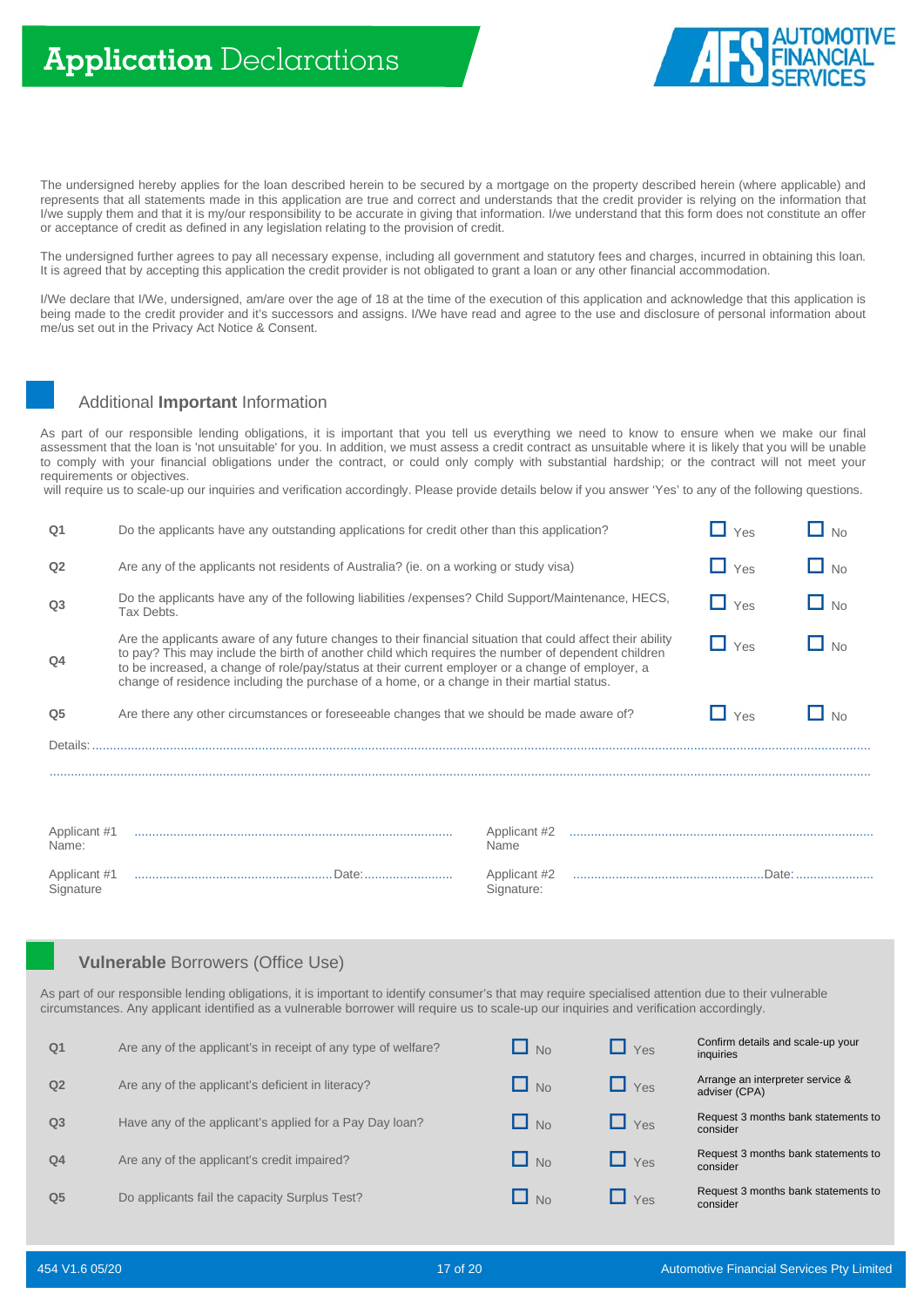# **Authority** to Disclose



| To whom it may concern                                                                                                                                                                                        |                      |
|---------------------------------------------------------------------------------------------------------------------------------------------------------------------------------------------------------------|----------------------|
|                                                                                                                                                                                                               |                      |
| (insert customer name/s)                                                                                                                                                                                      |                      |
| Hereby give consent for Automotive Financial Services Pty Limited (AFS) to contact the representative/s of<br>the parties named below, who are referred to in my/our application dated                        |                      |
| <b>Name and address of Employer</b>                                                                                                                                                                           |                      |
|                                                                                                                                                                                                               |                      |
|                                                                                                                                                                                                               |                      |
| Employee Number (if applicable)                                                                                                                                                                               |                      |
| to confirm my/our employment details (including salary amount, length of employment, etc)<br>u                                                                                                                |                      |
| <b>Name and address of Accountant</b>                                                                                                                                                                         |                      |
|                                                                                                                                                                                                               |                      |
|                                                                                                                                                                                                               |                      |
| to confirm details of my/our income and financial position<br>ப                                                                                                                                               |                      |
| <b>Name and address of Landlord/Agent</b>                                                                                                                                                                     |                      |
|                                                                                                                                                                                                               |                      |
|                                                                                                                                                                                                               |                      |
| □<br>to confirm my/our rental details                                                                                                                                                                         |                      |
| and I/We consent to them providing the information requested to Automotive Financial Services Pty. Limited<br>and to Automotive Financial Services Pty. Limited providing them with a copy of this authority. |                      |
| Applicant #1<br>Name:                                                                                                                                                                                         | Applicant #2<br>Name |

Applicant #1 ........................................................Date:......................... **Signature** 

| Name                       |  |
|----------------------------|--|
| Applicant #2<br>Signature: |  |

Automotive Financial Services Pty Limited is collecting the information on this form or the information which is provided by the representatives/persons above for the purposes mentioned above. If the information is not provided the application may not proceed. If you require access to your personal information held by AFS, please call 1800 688 995 and speak to a customer service representative. Information provided in applications may be disclosed to credit reporting agencies as permitted by law.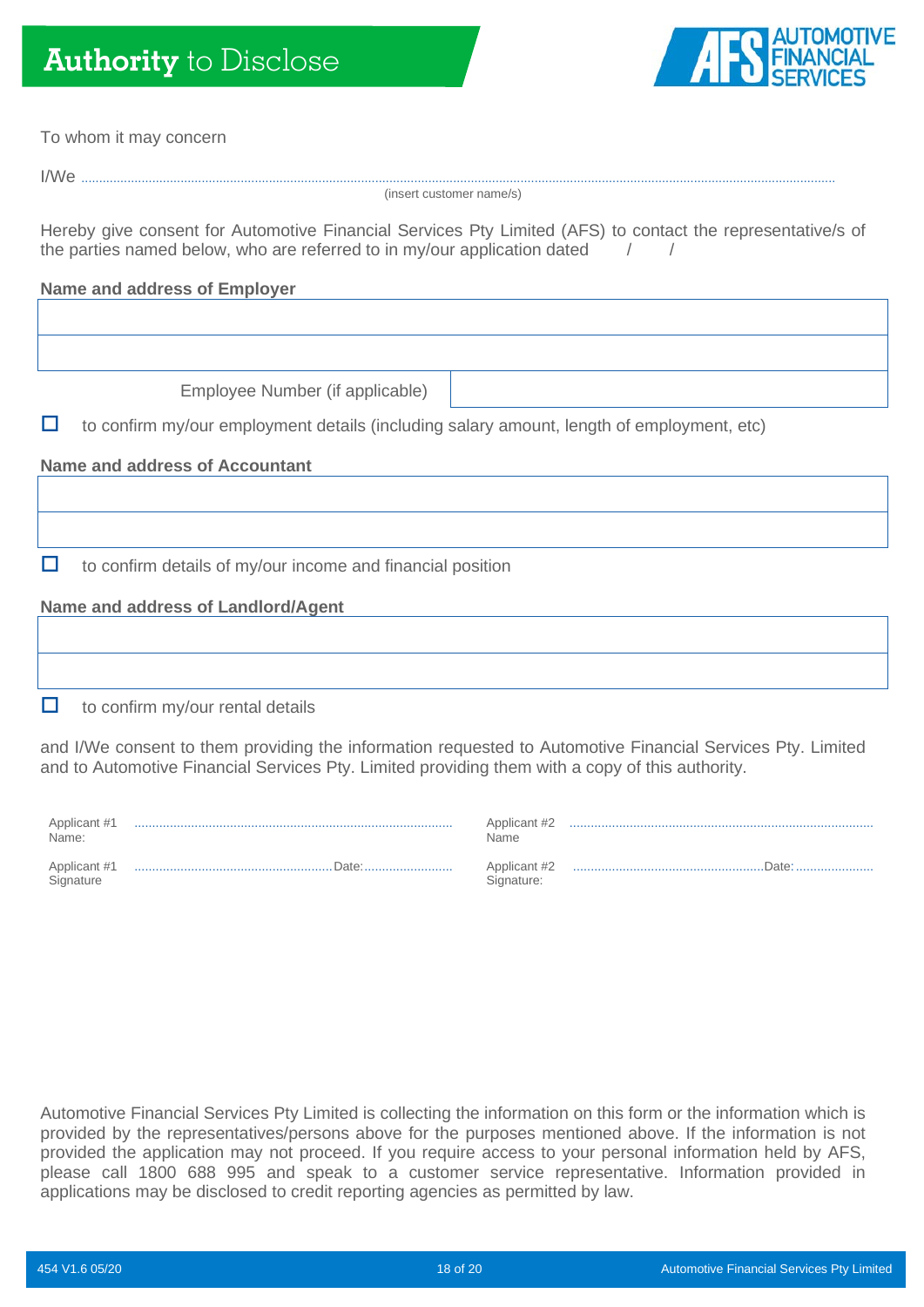

# (To be completed by Authorised Representative or Employee)

This section is to be used to verify the identity of the Applicant/s receiving a designated service from Automotive Financial Services Pty Limited ABN 73 003 622 375 Australian credit licence 383762 ("AFS"), using the Know Your Customer (KYC) information collected as part of this loan application.

**IMPORTANT: This procedure may only be used where the relationship with the individual is deemed by the reporting entity to present a medium or lower money laundering or terrorism financing risk.** Other know your customer (KYC) information may need to be collected if warranted by a customer's money laundering or terrorism financing risk.

Contact AFS direct or the AUSTRAC Help Desk can be contacted on 1300 021 037 or at help\_desk@austrac.gov.au if you require general assistance to complete this form.

# **KYC Documents Required**

Each applicant MUST supply ONE primary document from the list below. If the primary document DOES NOT contain a photo or a current residential address, the applicant must also bring ONE secondary document confirming their current residential address.

| <b>Primary Identification Documents</b> |                                                                                                                                                                                         | <b>Secondary Identification Documents</b>                                                                                    |  |
|-----------------------------------------|-----------------------------------------------------------------------------------------------------------------------------------------------------------------------------------------|------------------------------------------------------------------------------------------------------------------------------|--|
| ٠<br>$\bullet$<br>٠                     | Australian Driver Licence (current)<br>Australian Learner Permit (current)<br>Australian Passport (not expired more that 2<br>years)<br>International Passport (not expired more that 2 | Utility Bill or Council Rates Notice (less than 3<br>٠<br>months old)<br><b>Taxation Notice or Centrelink Statement</b><br>٠ |  |
| ٠                                       | years)<br>Proof of Age Card /NSW Photo Card (current and<br>government issued)<br><b>Centrelink Pension Card (current)</b>                                                              |                                                                                                                              |  |

# **Verification of KYC Information**

At a minimum, CUSTOMER'S FULL NAME and either their DATE OF BIRTH or RESIDENTIAL ADDRESS must be verified.

| <b>Applicant name</b>           |  |
|---------------------------------|--|
| Type of document                |  |
| Document number                 |  |
| Person to whom it relates       |  |
| Date of Birth (age if relevant) |  |
| Place of residence              |  |
| Date of issue                   |  |
| Place/Office of Issue           |  |
| Expiry date                     |  |

# **Attestation**

I attest that I have sighted the original documents that verify the Applicant's name, date of birth and residential address as set out in this application form for AML purposes, and have made true copies of them. Where I have collected copies of photo ID, I attest that the photo appears to me to be a photo of the customer I met.

.................................................................................................................. Full Name of Certifier:

| Occupation: |  |
|-------------|--|
|-------------|--|

.................................................................................................................. Signature of Certifier:

Date: .....................................................